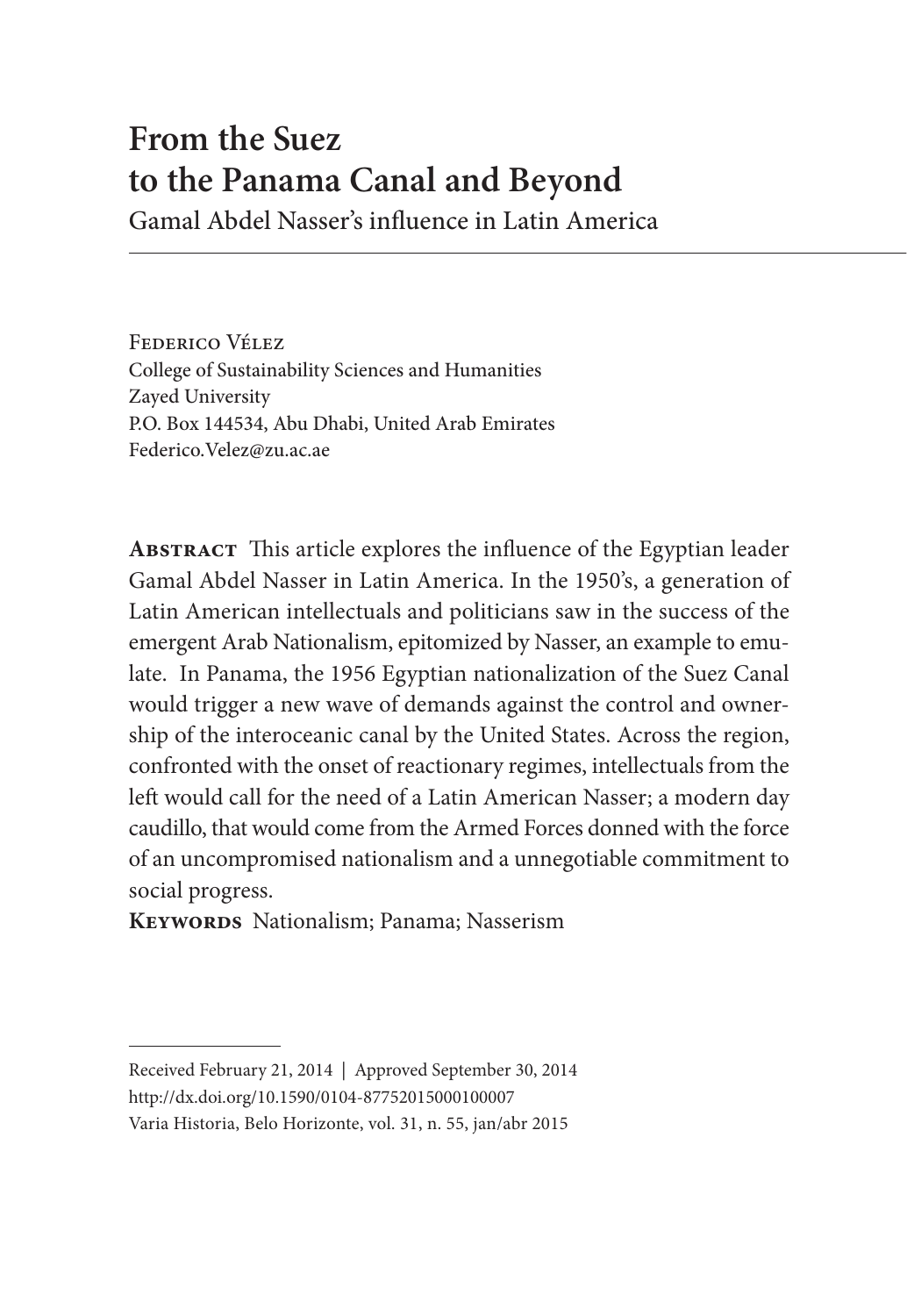"—Still the Suez problem—[the doctor] said glancing at the headlines. The West is on retreat $v_1$ 

Juan Pablo Pérez Alfonzo, a prominent Venezuelan intellectual and founding member of the Organization of Petroleum Exporting Countries (OPEC), reminded Latin Americans of the powerful lesson the Egyptian leader Gamal Abdel Nasser gave to the region. Egypt, according to Pérez Alfonzo, stood firmly against the war of aggression unleashed by the United Kingdom, France, and Israel three months after Nasser ordered the nationalization of the Suez Canal Company in July 1956. By successfully confronting the tripartite attack in October of that year, Egypt showed the world that it was possible for countries in the periphery of the system to claim for themselves the rightful ownership of their natural resources and to administer these resources in the most efficient manner. Pérez Alfonzo argued that Egypt showed the world that "*human solidarity could confront blatant injustices*" and that small nations could find the necessary qualified manpower to operate large enterprises such as the Suez Canal. Pérez Alfonzo urged his readers in Latin America to see Egypt as a nation "successful in her fight for development, and economic liberation," a nation focused on helping herself and other Arab nations.2

It appeared that Egypt had succeeded where Latin America failed. Less than four years after coming to power following a coup d'état against the old regime in 1952, Nasser had transformed his country. Egypt, in the eyes of the world, had achieved a true place in international affairs by pursuing an assertive nationalism and had demonstrated that it was not only willing but also capable of taking control of its own destiny. In contrast, fears of a communist expansion had put an end to social experiments in democracy and social progress across Latin America,

<sup>1</sup> MÁRQUEZ, 1996, p.80.

<sup>2</sup> ALFONZO, Juan Pablo Pérez. Organización de Países Exportadores de Petróleo (OPEP). *Política: Ideas para una América Nueva*, vol. 45, p.8-9, jan. 1966.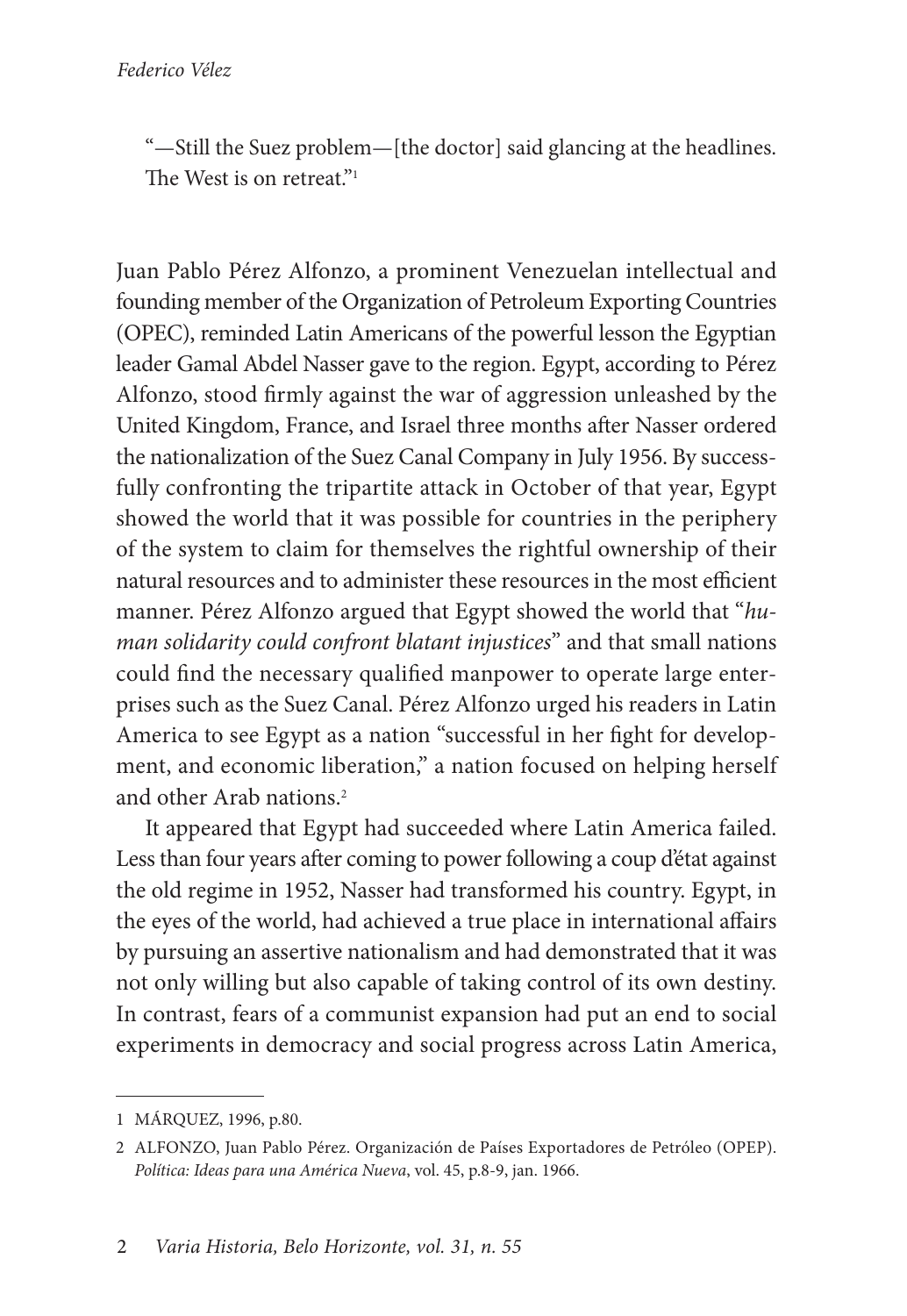and in world affairs, the region was gravitating within the United States' orbit. By 1952, the Colombian historian Germán Arciniegas denounced the unfolding of what he described as a "vast conspiracy against democracy, liberty, and respect for human rights that has been set in motion in Latin America." The "forces of totalitarianism," Arciniegas maintained, were in a "life-and-death struggle" against the forces of democracy (Arciniegas, 1953, p.xi).

Confronted with this reality, Latin Americans took note of the events across the Atlantic. There is extensive literature on Gamal Abdel Nasser's Egypt but scant information on its impact on Latin America, in part because the region seemed so distant, both geographically and politically, from the events in the Middle East. This article explores the influence of the resurgent Egyptian nationalism in Latin America, particularly in Panama, and the articulation by some sectors of the left of the idea of a Latin American Nasser. It argues, first, that the events in Egypt triggered and inspired a new wave of nationalist demands for the revision of treaties that had allowed the United States control of the Panama Canal since 1903. Second, this paper presents the articulation from the left of the idea that, barred from a normal electoral process, a man within the armed forces, a modern caudillo, would achieve social and political aspirations in the region. This idealized concept of Nasser and "Nasserism" would be latent for the next three decades, only to be readdressed and redefined by members of a generation marked by the events in Egypt.

# **Latin America at the Time of Nasser**

## **The New World Order in Latin America (1945-1948)**

The triumph of the allies in the Second World War represented the triumph of democracy not just in Europe but across the world.<sup>3</sup> In Latin America, where democratic regimes had been rather exceptional

<sup>3</sup> For a comprehensive study of this period on which this segment is based, see: BETHELL, ROXBOROUGH, 1992.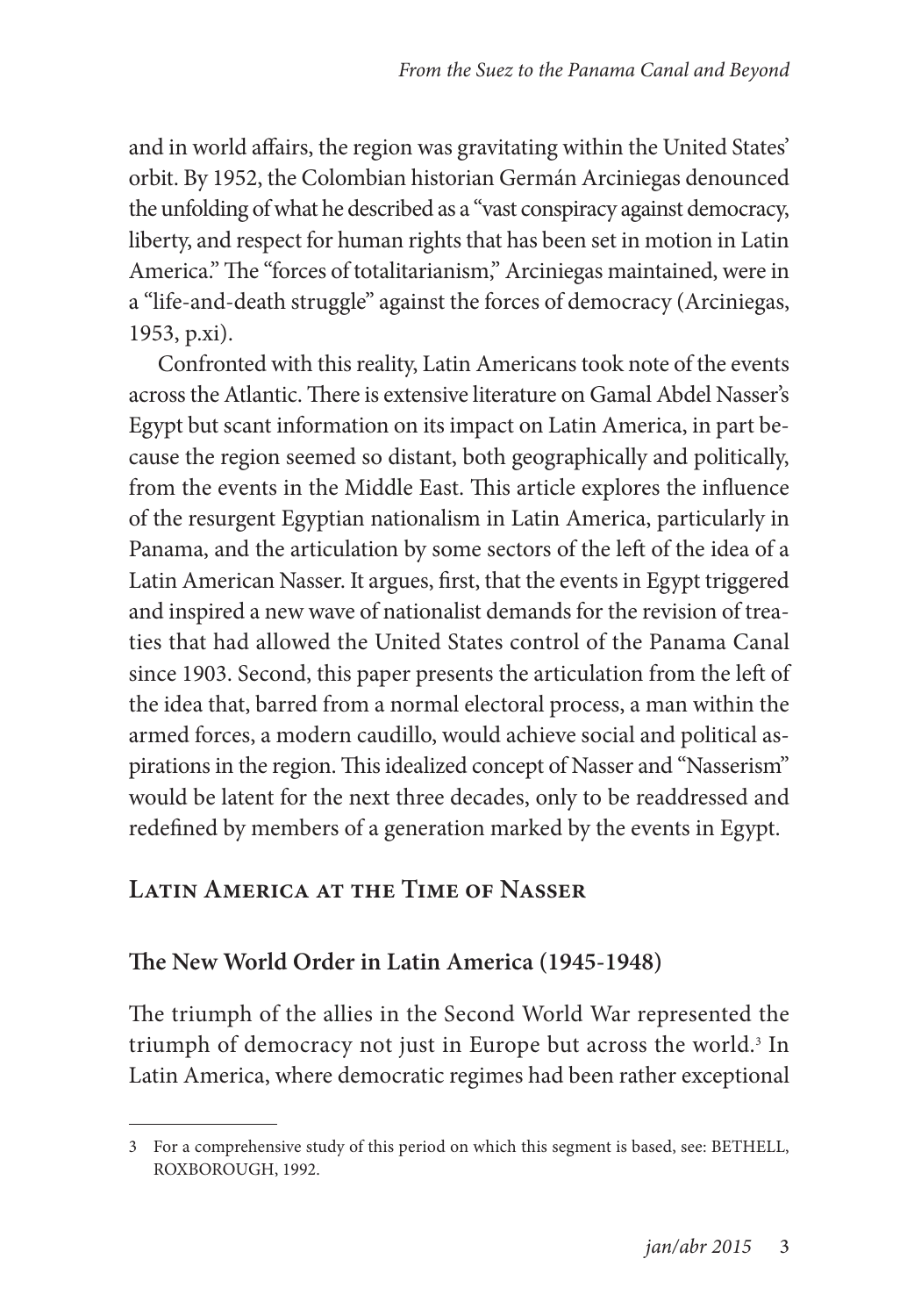occurrences, students, intellectuals, union leaders, and a new generation of politicians demanded a political transition toward open societies and democratic political systems. In making their demands, they counted on the unrestricted support of the United States government, which was committed to being a force for democratic transition across Latin America (Huntington, 1991, p.18), (Bethell, Roxborough, 1992, p.8). By the end of the war, there was already a noticeable move toward democracy across the region. Although non-democratic sectors remained powerful, they became sidetracked under the mounting pressure for political change. Over a short period of time, new governments came to power through general elections that were, for the most part, open and free from major corruption.4 Democracy continued in countries with a previous democratic tradition, such as Uruguay, Chile, Colombia, and Costa Rica.<sup>5</sup> In other countries, however, these events were largely a novel experience. In Ecuador, a coalition of political forces deposed the dictator Carlos Arroyo del Rio and installed the progressive regime of José María Velasco Ibarra.6 Around the same time, Cuban strongman Fulgencio Batista permitted partially free elections. Multiparty elections were also allowed in Peru,<sup>7</sup> whereas Venezuela experienced the first democratically elected government in its history when the progressive regime of Rómulo Betancourt came to power.8 In Guatemala, the thirteen-year dictatorship of General Jorge Ubico ended in October 1944, and a new progressive regime was elected under José Arévalo. In Brazil, Getúlio Vargas, who had been in power since 1930, allowed

<sup>4</sup> South America's Rising Cry: 'Democracia'. *New York Times* Magazine (New York), p,13, 13 jan. 1946.

<sup>5</sup> Chilean Disavows one Party Regime. *New York Times* (New York), p.47, 3 nov. 1946.

<sup>6</sup> Candidate A Red, Ecuadorians Say: Foes Assail former Interior Chief and a Top Presidential Aspirant Free Elections Promised. *New York Times* (New York), p.4, 31 mar. 1956.

<sup>7</sup> In Peru, the leading candidates promised a "peaceful revolution," and all pledged to address the historical inequalities of the country.. All Parties Vote on Peru President. *New York Times*  (New York), p.16, 10 jun. 1945.

<sup>8</sup> Betancourt Wins Latin Recognition. *New York Times* (New York), p.8, 26 out. 1945.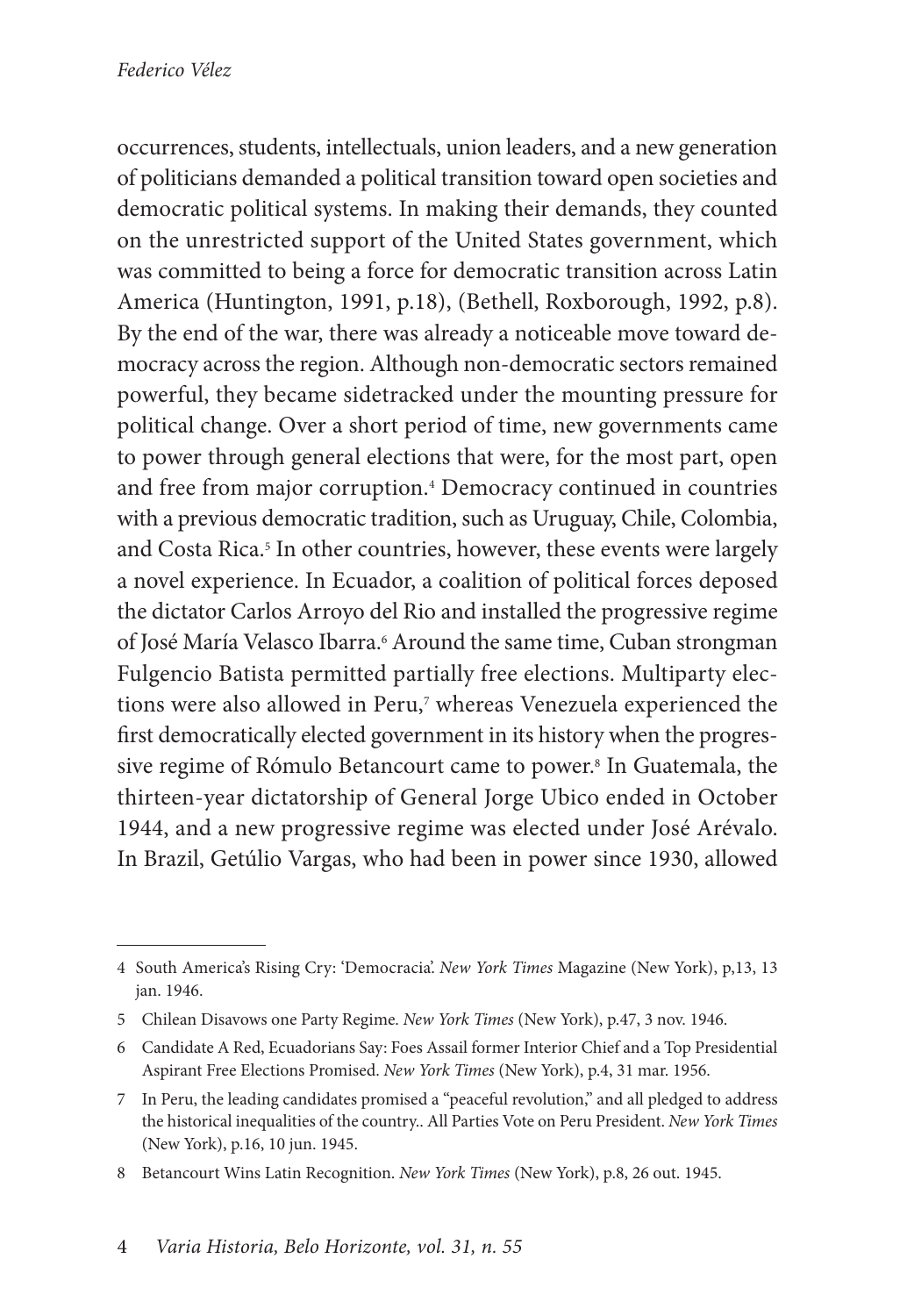open elections for the first time in December 1945.<sup>9</sup> By the end of the war, only the smallest and most backward regimes of Central America and the Caribbean had not experienced significant changes in their political structures.10

As Latin America emerged with a stronger commitment to democratic systems, the progressive sectors that had made the transition possible were demanding and working toward the achievement of more inclusive societies. Across the region, new political actors articulated a new range of social demands to set in motion the transformation of their societies. As beneficiaries of Soviet participation in the war on the side of the Allies, most countries allowed socialist and communist parties to participate in the political process of the moment—although their popular appeal remained low, perhaps with Chile as the only exception.11 In this progressive environment, the United States helped to broker the establishment of diplomatic relations between several Latin American countries and the Union of Soviet Socialist Republics (USSR).12

### **The Onset of the Cold War — the Collapse of the Democratic Experiment**

The alliance between the Soviet Union and the United States proved to be short-lived. Two years into the end of the Second World War, suspicion over each other's policies across Europe signaled the beginning of

<sup>9</sup> President Dutra of Brazil. *New York Times* (New York), p.25, 12 dez. 1945.

<sup>10</sup> Nicaragua Ruled by One-Man Regime. *New York Times* (New York), p.12, 26 may 1952; at the Cost of Liberty. *New York Times*, p.7, 28 mar. 1953; BETHELL, ROXBOROUGH, 1992, p.5.

<sup>11</sup> Chilean Reds Seek Key Cabinet Posts; Despite Setbacks in "Broken" Strikes, Party is Strong—It Now Condemns the U.S. *New York Times* (New York), p.12, 10 abr. 1946.

<sup>12</sup> Latins Urged to Accept Russia; US and Mexico Striving to Persuade 13 Republics to Recognize Ally Formally. *New York Times* (New York), p.14, 25 fev. 1945; Informal good offices of the United States in the establishment of diplomatic representation between the Soviet Union and certain of the American republics. *Foreign Relations of the United States (FRUS) 1945* (Washington, D.C.), vol. IX, p.223-230, 1969; Argentina, Soviet Enter Relations; 28 Year Nonrecognition Ends as Peron Beams. *New York Times*, p.1, 7 jun. 1946; Also, BETHELL, ROXBOROUGH, 1992, p.10-11.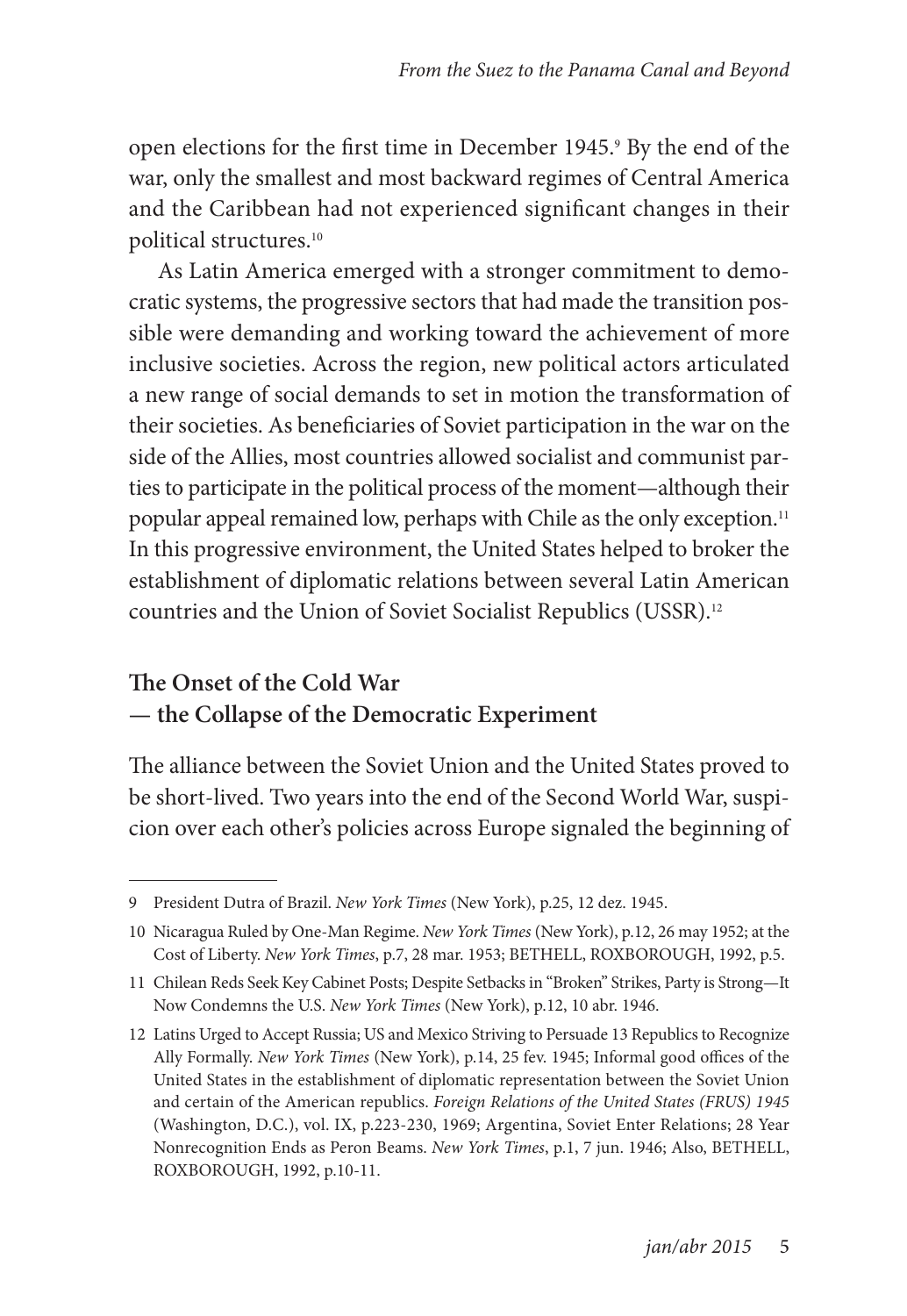a forty-year conflict that soon extended across the globe. The Rio Conference of 1947 crafted an inter-American treaty of reciprocal defense that expanded the definition of security to include attacks of a nonmilitary nature and to include the protection of American states in cases in which "the *sovereignty* or *political independence* of any American State should be affected by an aggression which is not an armed attack or by an extra-continental or intra-continental conflict, or by any other fact or situation might endanger the peace of America."<sup>13</sup>

Latin American reactionary sectors previously displaced by progressive social forces took note of the changes that began across the Atlantic and promptly began to play into the security anxieties of the United States to reverse recent social and political changes.<sup>14</sup>

Progressive sectors of society soon began to be seen and portrayed by reactionary forces as potential instruments of international Soviet-style communism. The first victims of this conservative backlash were labor unions, followed by Communist parties, culminating in the severance of diplomatic relations with the Soviet Union by several Latin American countries.15

By the 1950s, Latin Americans were living in less democratic and less inclusive societies. Juan Domingo Perón was deposed in Argentina. In Venezuela, a military coup in 1948 against President Romulo Gallegos put an end to one of the most progressive regimes in the region. Gallegos had refused to ban the Communist Party of Venezuela (PCV), and his administration had continued to deny diplomatic recognition to the

<sup>13</sup> Inter-American Treaty of Reciprocal Assistance, Art. 6, http://www.oas.org/juridico/english/ treaties/b-29.html Downloaded from Department of International Law: Organization of American States, Washington D.C., Downloaded 7 October 2014; Text of Marshall and Vanderberg Talks on Rio Treaty. *New York Times* (New York), p.4, 5 set. 1947.

<sup>14</sup> This analysis of the collapse of democracy after the Second World War draws mainly from the ideas expressed by BETHELL, ROXBOROUGH, 1992, p.16-32.

<sup>15</sup> Brazil is on Guard after Ban on Reds: President is Expected to Issue Decree Barring Reorganizing of the Communist Party. *New York Times* (New York), p.6, 9 may 1947; Brazil and the U.S.S.R. *New York Times* (New York), n.d., 22 out. 1947; Chile Seizes Communist Chiefs; Army Controls in Four Provinces. *New York Times* (New York), p.1, 23 out. 1947; BETHELL, ROXBOROUGH, 1992, p.16.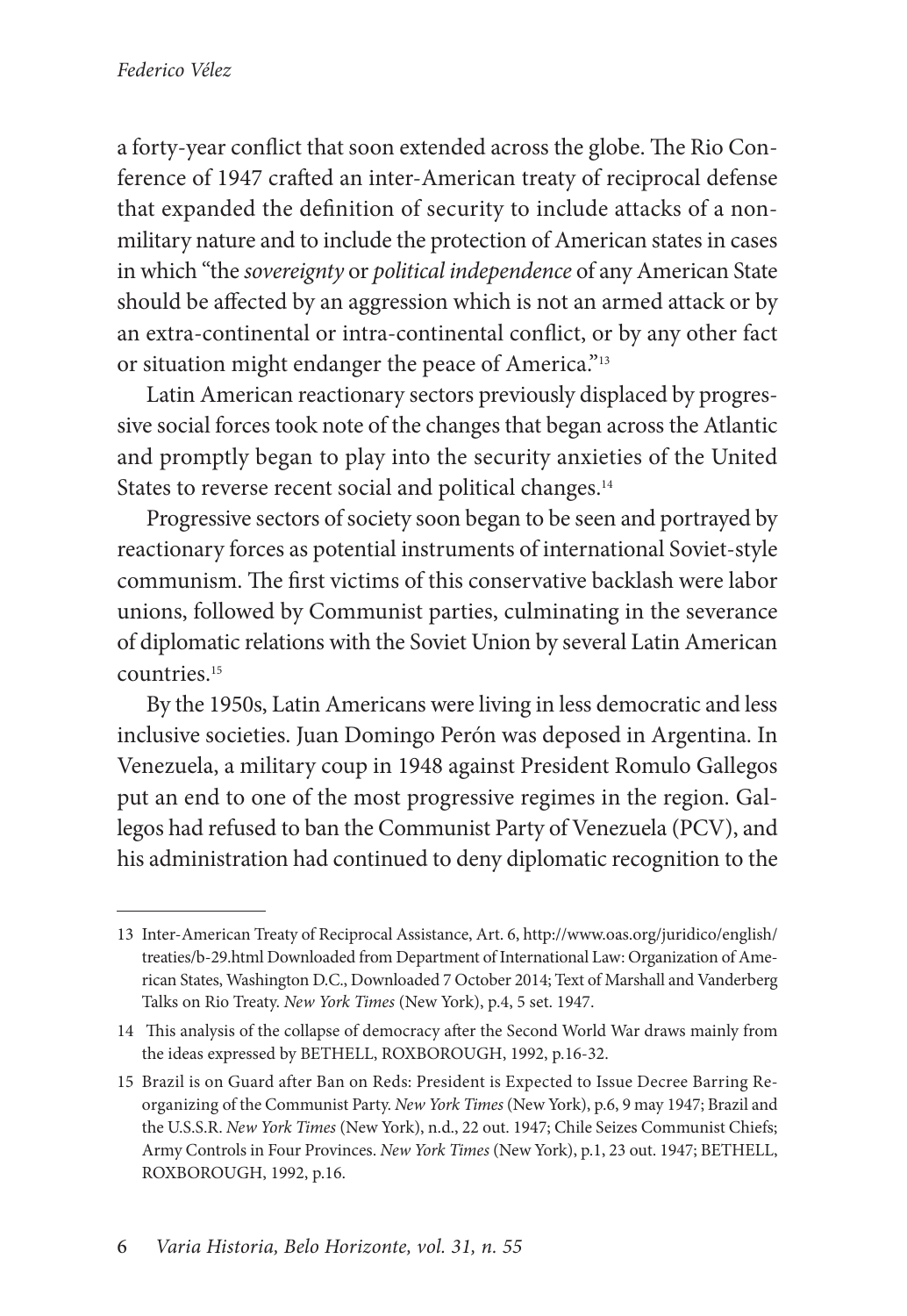dictatorships of the Caribbean and Central America in an effort to force a democratic transition in the region. A coalition of conservative forces, with the support of the United States, supported the ten-year dictatorship of General Marcos Pérez Jiménez after its coup in November 1948. Venezuela under Pérez Jiménez was described by the American press as "completely friendly, she is anti-Communist and she has the best of intentions. The western world can keep its fingers crossed and hope for the best."16 In Guatemala, an experiment in social justice brought about by President Jacobo Arbenz ended with a coup d'état organized by the Central Intelligence Agency of the United States in 1954. Arbenz had dared to enact a land reform that went against the interests of the largest landlord in the country, the American United Fruit Company.

#### **Panamanian Nationalism and Nasser**

Fifty-three years before the events in Suez, the United States had carved out a country from land occupied by Colombia to build an interoceanic canal after the Colombian Congress refused to accept the conditions initially agreed upon by both governments. Structured as an American protectorate, the country, which was given the same name as its isthmus,- -Panama-- granted the United States the right to build an interoceanic channel together with the use, occupation, and control of a five-mile zone on each side of the waterway, also known as the Canal Zone (Arias, 2000, p.212). The concessions stipulated in the first diplomatic treaty between the new republic and the United States were in perpetuity with the possibility of unilateral territorial expansion and the acceptance of military intervention in the Canal Zone and across the country, should it become necessary to facilitate the operation or defense of the canal.

Over the years, Panamanian nationalism turned against the American presence and against American influence over local and international politics, its control of the labor market in the most important economic

<sup>16</sup> ELLNER, 1992, p.167-169; Venezuela's role is Vital to the West, *New York Times* (New York), p.5, 28 abr. 1951.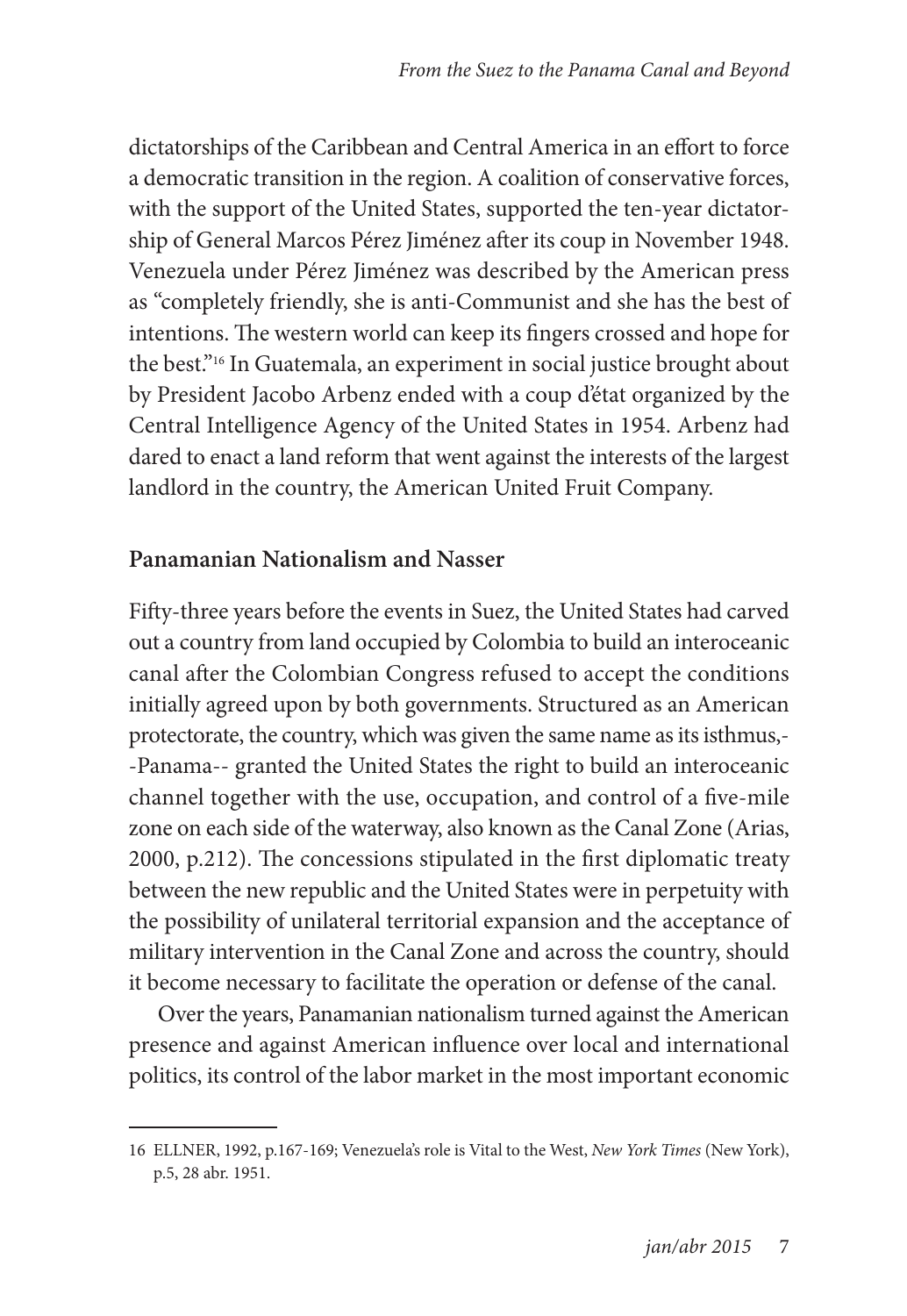sector of the country, the expansion of Anglo-Saxon culture in the Canal Zone, and its monopoly over the canal and the business infrastructure that supported its activities. This growing discontent, which included a wide sector of society from the poor unskilled labor force to the more affluent middle class, forced the Panamanian government throughout much of the 1930s to seek the renegotiation of the 1903 founding treaty, the Hay-Bunau-Varilla Treaty. This attempt culminated in the nominal ending of the protectorate status in 1939 and minor concessions that did not alter the nature of Panama's demands against the American presence.17 Although nationalist claims receded during the Second World War as Panama, like most Latin American countries, set aside past grievances against the United States and lent its support to the Allied cause, demands for the renegotiation of the conditions resurfaced in 1947. In that year, Panama's foreign minister, Ricardo Alfaro, resigned in protest over his government's consideration of a proposal to extend the leases of thirteen military bases outside the Canal Zone. Under the threat of a national strike and constant pressure from a mob outside who wanted to lynch any member who voted in favor of the agreement, the National Assembly, Panama's legislative body, rejected the extension of the leases for American bases outside the Canal Zone. Therefore, the United States decided to confine the defense of the canal exclusively to the Canal Zone. However, nationalist demands grew throughout the early 1950s, and the National Assembly unanimously called for the Panamanian government to urge Washington to further negotiate the 1903 treaty (Harding, 1959, p.110).

Gamal Abdel Nasser's challenge to the remnants of British colonialism began to appear as an issue in the negotiations between the United States and Panama. As early as 1954, a new round of demands from Panama forced the United States to return to the negotiating table and to accept a recalculation of royalties and an improvement in the labor and economic situation of Panamanians working in the American Zone.

<sup>17</sup> For an account of this growing nationalism and the first renegotiation of the 1903 Hay-Bunau-Varilla Treaty, see: LANGLEY, 1968, p.220-233.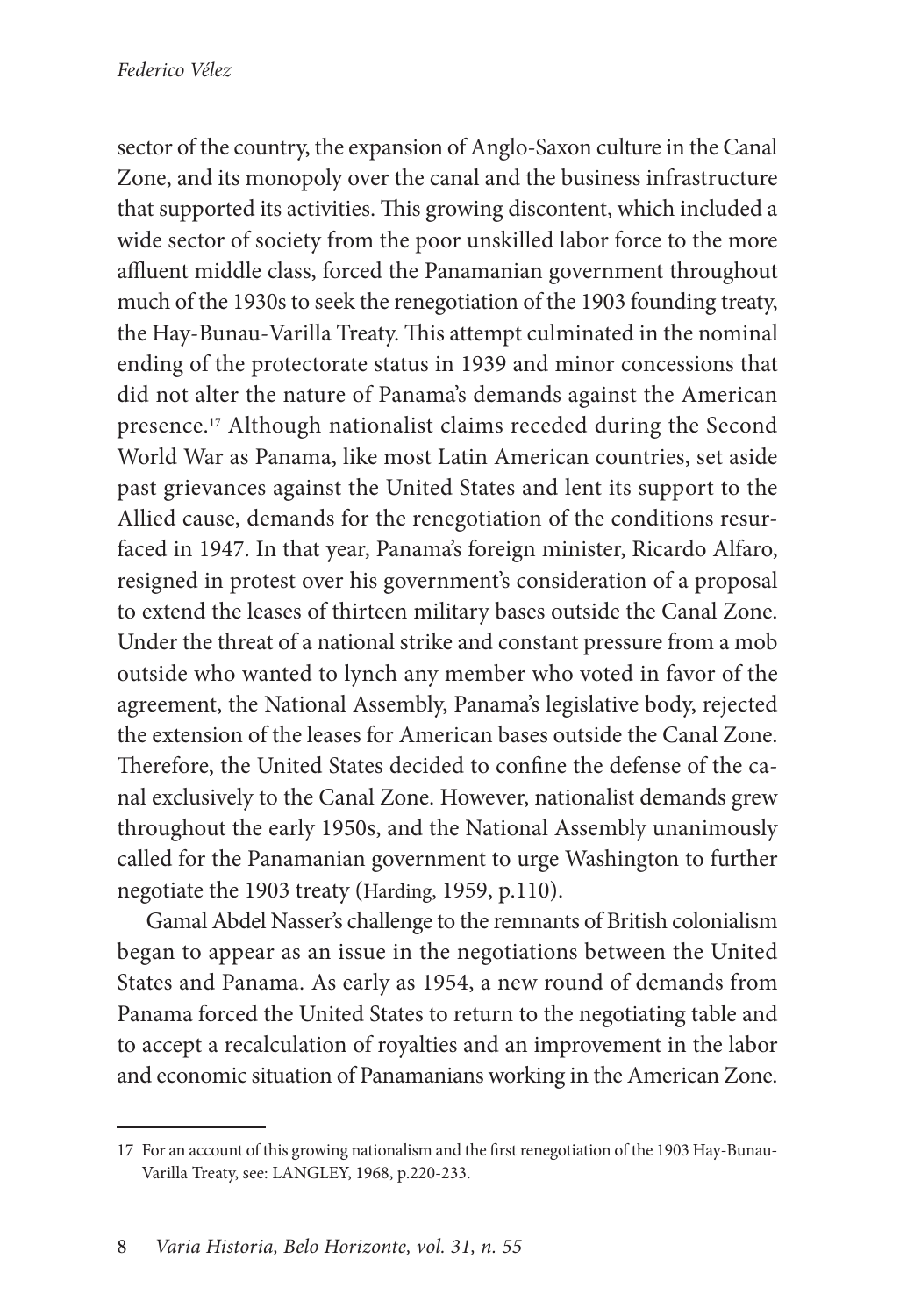The following year, when the United States asked the government of Panama for two hilltop sites for military radar systems under US jurisdiction outside the main Canal Zone, the government of Panama not only rejected the request but again raised objections regarding the labor conditions in the Canal Zone and the amount of contraband coming from the Canal Zone into Panama, which was cheating the country of vital customs revenues. President Eisenhower met with Panamanian President Ricardo Arias in Panama and promised him that the United States would do everything possible to help his government.<sup>18</sup> Shortly after, President Eisenhower asked his Secretary of Defense to seek an agreement with the Panamanian government that would leave the Panamanians satisfied because "local politics can feed on resentments brought by real or imagined injustices to the native population." The United States should attempt to meet the Panamanians "half-way," but, as the President wanted to make clear, "without incurring the risk of divided control or beclouding our clear title to ownership." In short, Eisenhower emphasized to his administration that every concession should be made to ensure that "future years do not bring about for us, in Panama, the situation that Britain has to face in the Suez."19

It was already too late. The nationalization of the Suez Canal Company by the Egyptian leader Gamal Abdel Nasser on July 26, 1956, rekindled Panama's nationalism. Nasser's decision reignited demands and aspirations in the isthmus. The diplomatic correspondence between Panama and the United States provided clear notice of the change. The Acting Officer in charge of Central American and Panamanian Affairs, in a memo to the Deputy Assistant Secretary of State of Inter-American Affairs, explained the situation to his superiors in Washington:

<sup>18</sup> Political and Military Relations of the United States and Panama: Impact of the Suez Canal Crisis, *Foreign Relations of the United States (FRU S)* (Washington D.C.), vol. VII, p.274, 275, 277-280, 1987.

<sup>19</sup> Political and Military Relations of the United States and Panama: Impact of the Suez Canal Crisis, *Foreign Relations of the United States (FRU S)* (Washington D.C.), vol. VII, p.281, 1987.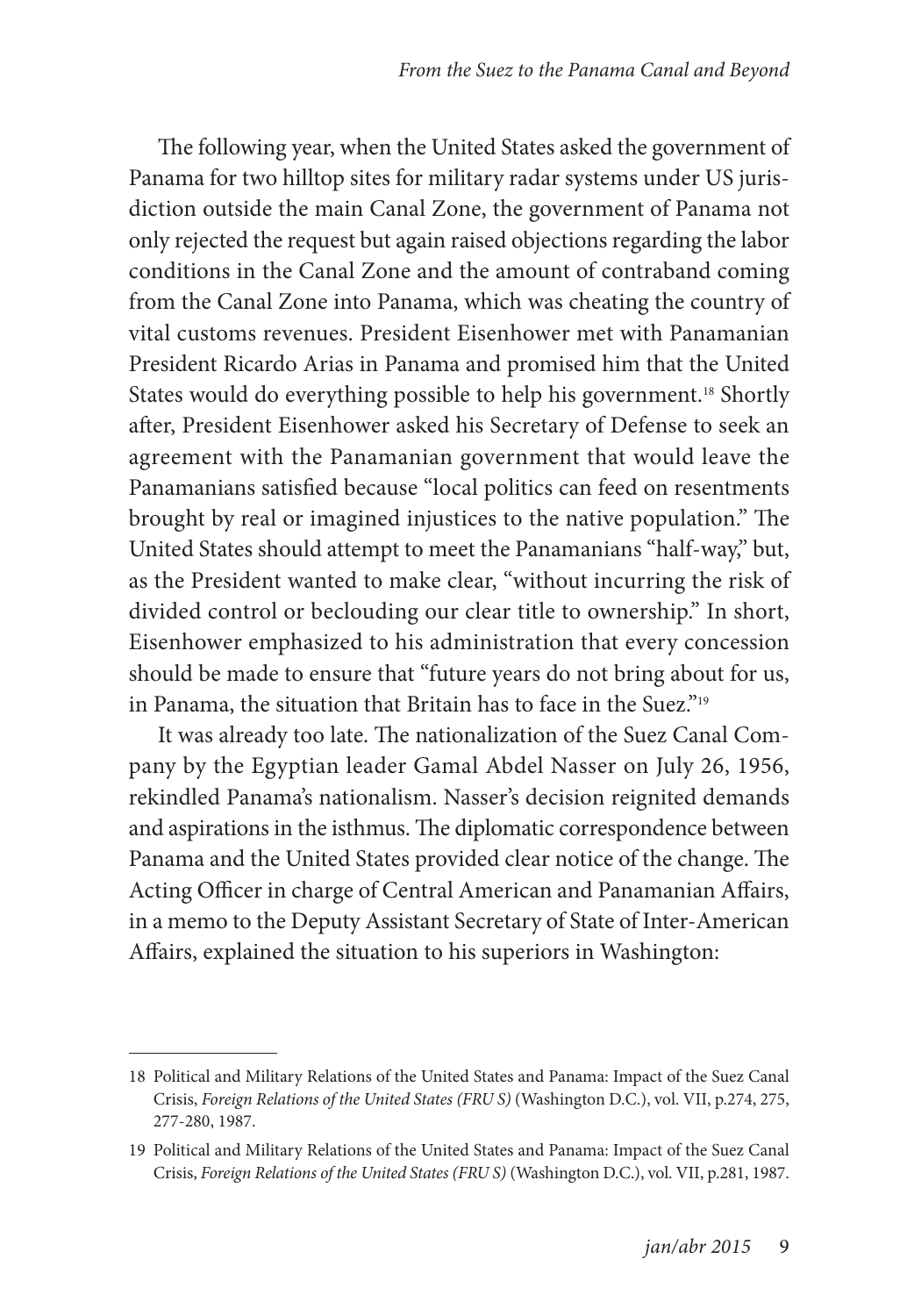The Panamanians, unable or unwilling to see beyond the superficial analogies between the two situations, have made no secret of the fact that they follow with keen interest the developments of the Suez. The Government of Panama unquestionably looks to the day when it will be able in one way or another to emulate the recent action of Egypt. There is quiet talk from time to time in even responsible circles in Panama of eventual nationalization or internationalization of the Panama Canal. Within the last few months an ex-Foreign Minister, who has always shown himself to be friendly toward the United States, remarked to our Ambassador that "Now Egypt has her canal and we shall someday have ours<sup>"20</sup>

Panamanian overtures in support of Egypt's policies went from private to public in Panama City.<sup>21</sup> The United States wanted to make it clear to the Panamanians that emulating Nasser, even if only at the level of his nationalist discourse, would bring consequences to Panama. On August 9, 1956, the US ambassador to Panama, Julian Harriman, and Assistant Secretary of State, Henry Holland, met with President Arias, the Panamanian Minister of Foreign Affairs, and the Chairman of the Panamanian Council of Foreign Relations in Panama City. Holland unambiguously warned President Arias about Panama's interest in Nasser and the consequences it would have for Panama's position in world affairs. In unambiguous terms, Holland told his audience,

I had, in my thinking, attempted to put myself in the place of a Panamanian and determine what would be the best course for my country. This, of course, depended upon what my objective with respect to the Panama Canal might be. I knew that some Panamanians favored eventual

<sup>20</sup> Political and Military Relations of the United States and Panama: Impact of the Suez Canal Crisis, *Foreign Relations of the United States (FRU S)* (Washington D.C.), vol. VII, p.284-285, 1987.

<sup>21</sup> Continued U.S. Consideration of the Suez Situation; United States Diplomatic Activity Prior to the Suez Canal Conference, August 3-15. *Foreign Relations of the United States (FRUS)* (Washington D.C.), vol. XVI, p.163, 1990; A Questão de Suez. *O Estado de São Paulo* (São Paulo), p.1, 19 set. 1956.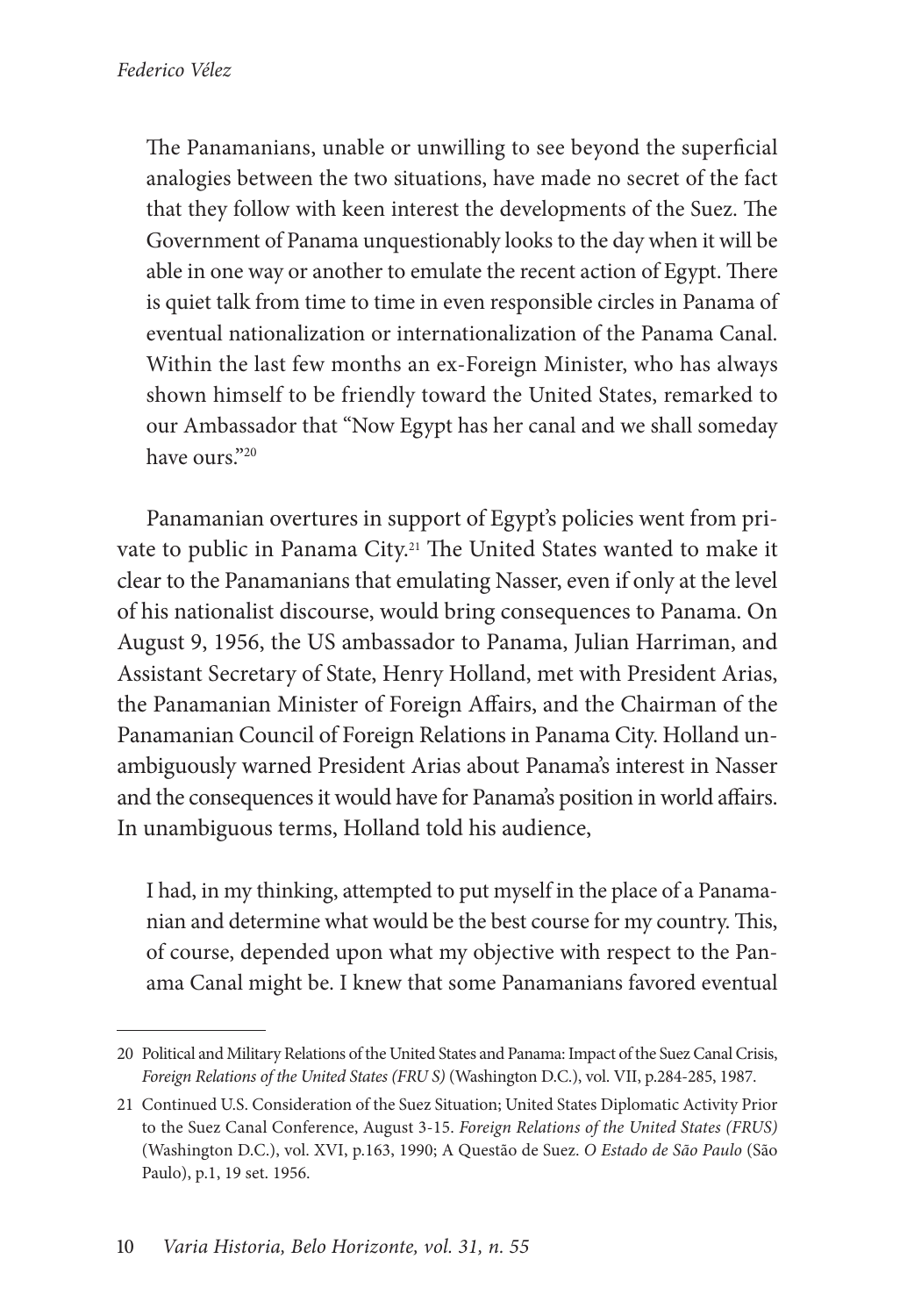nationalization or internationalization of the Canal. If I belonged to this group I would see two possible courses. The first would be to try to intervene in the Suez problem, to identify Panama with Egypt and to draw analogies between the two canals. The second course would be to avoid any participation in the Suez problem and to await a more favorable time to pursue my objective. Of these two courses, the second seemed to me the better. The first would necessitate the immediate sacrifice of some exceedingly valuable short-term assets of Panama. These are the present good will of the United States people and Government and the intention of the administration to urge favorable action by the next Congress on the legislation appropriating funds to construct the bridge across the Canal, the legislation regarding equal pay rates in the Zone and the legislation transferring to Panama certain lands and other assets covered by the recent treaty amendment. Likewise, the first course would necessitate Panama's identifying herself with the enemy of the United States and of Panama, since it is probable that Soviet Russia will align herself with Egypt.<sup>22</sup>

The United States wanted to raise the stakes by warning Panama of the consequences of these overtures to Egypt. This interest in the events in Egypt had brought Panama to a political crossroads. According to Washington, it was time for Panama to make a decision. The Ambassador was clear, Panama needed to decide between either continuing its alliance with the United States or going down the Egyptian-Soviet path. If it decided to follow Egypt's pro-Soviet policies, "the present peculiar relationship between Panama and the United States would, of course, come to an end."23 Holland placed the blame on "local communists,

<sup>22</sup> Political and Military relations of the United States and Panama; Impact of the Suez Canal Crisis. *Foreign Relations of the United States (FRUS)* 1955-1957, (Washington D.C.), vol. VII, p.292, 1987; Z., Alemán, Roberto. La presencia militar de Estados Unidos. *Enfoques*, Panamá Universidad de Panamá, Facultad de Administración Pública, n. 3, p. 89-93, 1999.

<sup>23</sup> Political and Military relations of the United States and Panama; Impact of the Suez Canal Crisis. *Foreign Relations of the United States (FRUS)* 1955-1957, (Washington D.C.), vol. VII, p.294, 1987.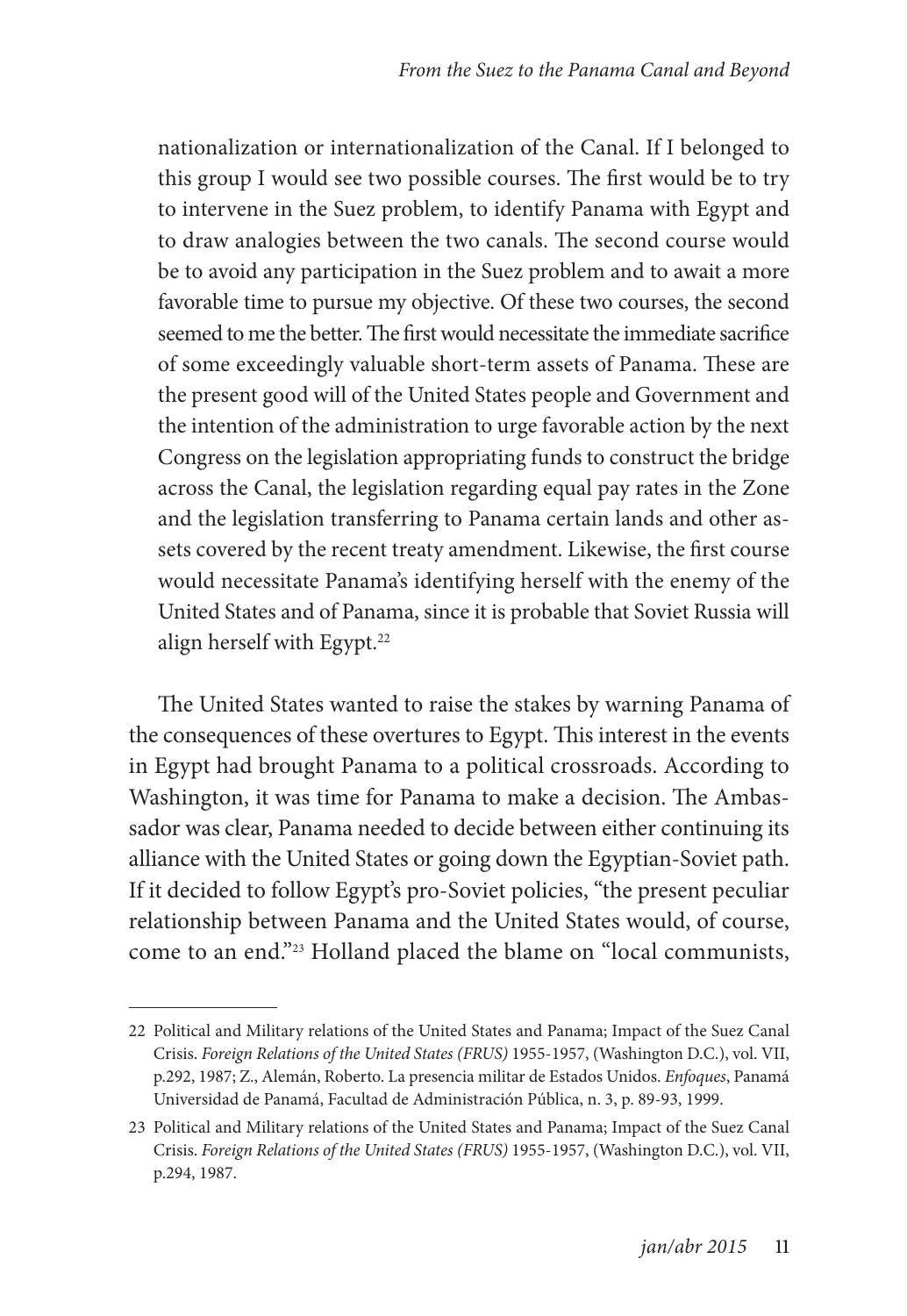the local sector which favors nationalization of the Panama Canal and the local opposition to the existing Government" and accused them of pressuring the President to follow the Egyptian example. "Expressing some interest on the situation in Egypt," the Ambassador continued, "might not had been a bad decision after all, but it was now time to close and file this episode." According to the Ambassador, It was now time for Panama to "desist from further statements on the subject; otherwise, it might find itself unwillingly embroiled in a problem that could only prejudice the interests of Panama."24

Diplomatic communication between Egypt and Panama also had to be discouraged. When Acting Foreign Minister Molino informed Holland that the Panamanian government had instructed its ambassador in Rome to travel to Egypt to learn about the Suez situation, Holland said "… that this might prove to be a mistake, and that it might be better for him to advise his Ambassador to stay away from Cairo. This would prevent the possibility of Egypt's managing to draw Panama into the dispute in some way."25 If the Panamanians seemed attentive to his admonitions and "disinterested" in advice during their meeting with the Assistant Secretary, this was not the case in practice; the government supported Egypt and invited it to send a delegation to the inauguration of the new Panamanian president on October 1, 1956.

Eisenhower, however, was losing patience with the Panamanians and their infatuation with Egypt. A diplomatic plot was hatched to "bring the Panamanians to their senses." The State Department began to circulate the idea of contacting the government of Nicaragua to explore the construction of a new interoceanic canal in that country. Panamanian fear of the United States constructing a new canal would:

<sup>24</sup> Political and Military relations of the United States and Panama; Impact of the Suez Canal Crisis. *Foreign Relations of the United States (FRUS)* 1955-1957, (Washington D.C.), vol. VII, p.294, 1987.

<sup>25</sup> Political and Military relations of the United States and Panama; Impact of the Suez Canal Crisis. *Foreign Relations of the United States (FRUS)* 1955-1957, (Washington D.C.), vol. VII, p.295, 1987.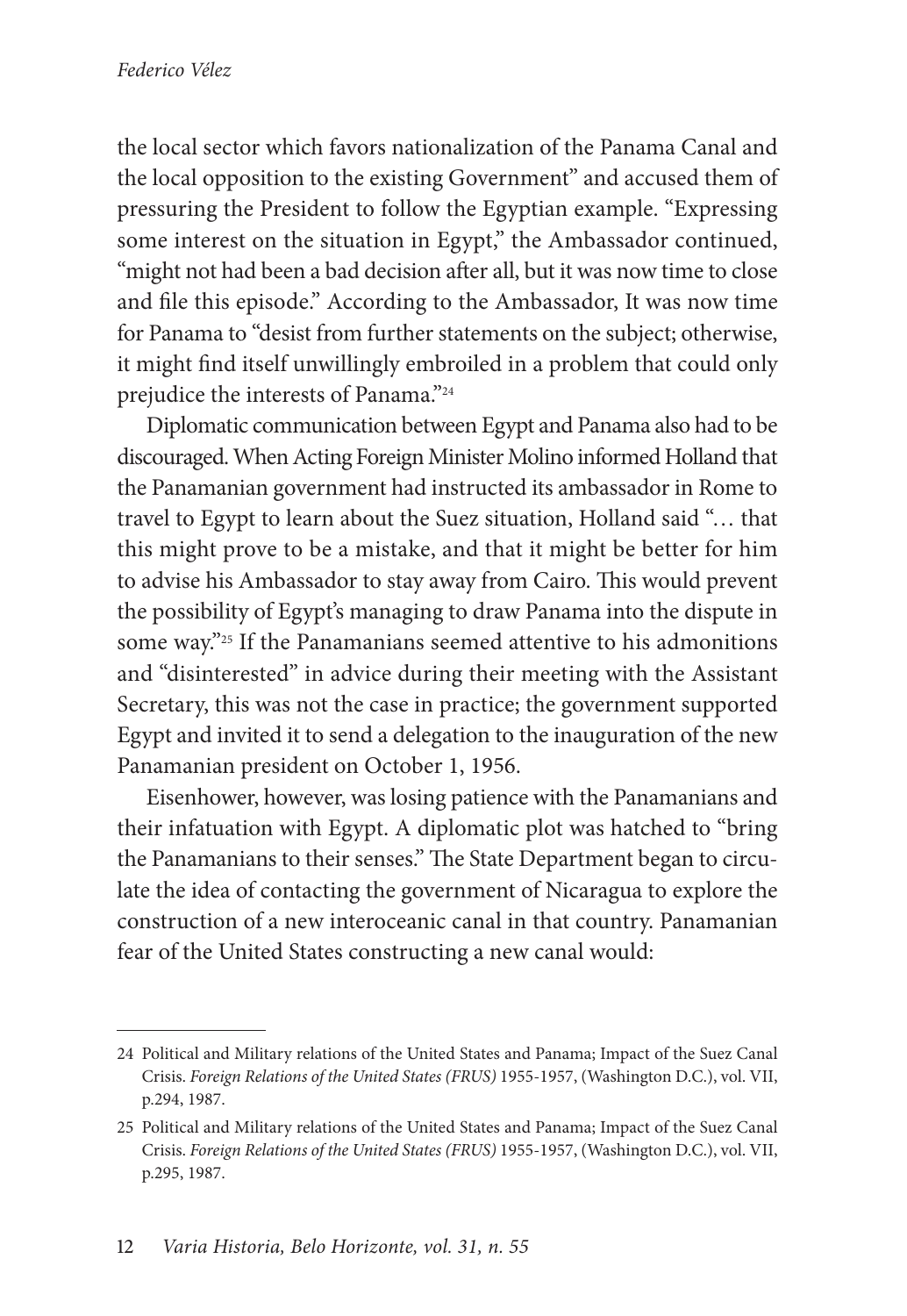…discourage possible moves by Panama, inspired by developments at Suez, to challenge our treaty rights in the Canal Zone, [and] also to bring about a more reasonable attitude on the part of Panama on Canal Zone problems. Its effectiveness would depend upon the degree to which we could impress the Panamanians that we are in earnest.<sup>26</sup>

If the Americans had to leave, an impatient Eisenhower vowed, we "would take the locks with us."27 Nationalist demands were articulated by the Panamanian government because of their own interests in the events in Egypt as well as pressure from different sectors of the society that were following the events in the Middle East. The events in Suez had awakened different sectors of society to the realities of the Middle East in general and Egypt in particular. A survey conducted by the University of Michigan among law students in Panama City found that an overwhelming majority thought that the nationalization of the Suez Canal "was a great thing" and that Nasser's Egypt was a primary foreign model to Panama (Goldrich, 1962, p.16-21). In support of Nasser, university students in Panama City called for a General Assembly in September 1956. They demanded that the Panamanian government abolish the 1903 treaty and lend its full support to the cause in Egypt. Nasser, according to the Panamanian students, had acted within "the legitimate exercise of its sovereign rights" (Harding, 1959, p.125). By the late 1950s, organized groups of students began a series of peaceful protests against the American presence in the Canal Zone. On May 2, 1958, university students entered the Zone, planting seventy-five Panamanian flags across the Zone in demand of a renegotiation of all bilateral agreements. The following year, on November 3, 1959, two members of the National Assembly led a group of Panamanians on a "sovereignty" rally

<sup>26</sup> Political and Military relations of the United States and Panama; Impact of the Suez Canal Crisis. *Foreign Relations of the United States (FRUS)* 1955-1957, (Washington D.C.), vol. VII, p.305-306, 1987.

<sup>27</sup> Political and Military relations of the United States and Panama; Impact of the Suez Canal Crisis. *Foreign Relations of the United States (FRUS)* 1955-1957, (Washington D.C.), vol. VII, editorial note, p.291, 1987.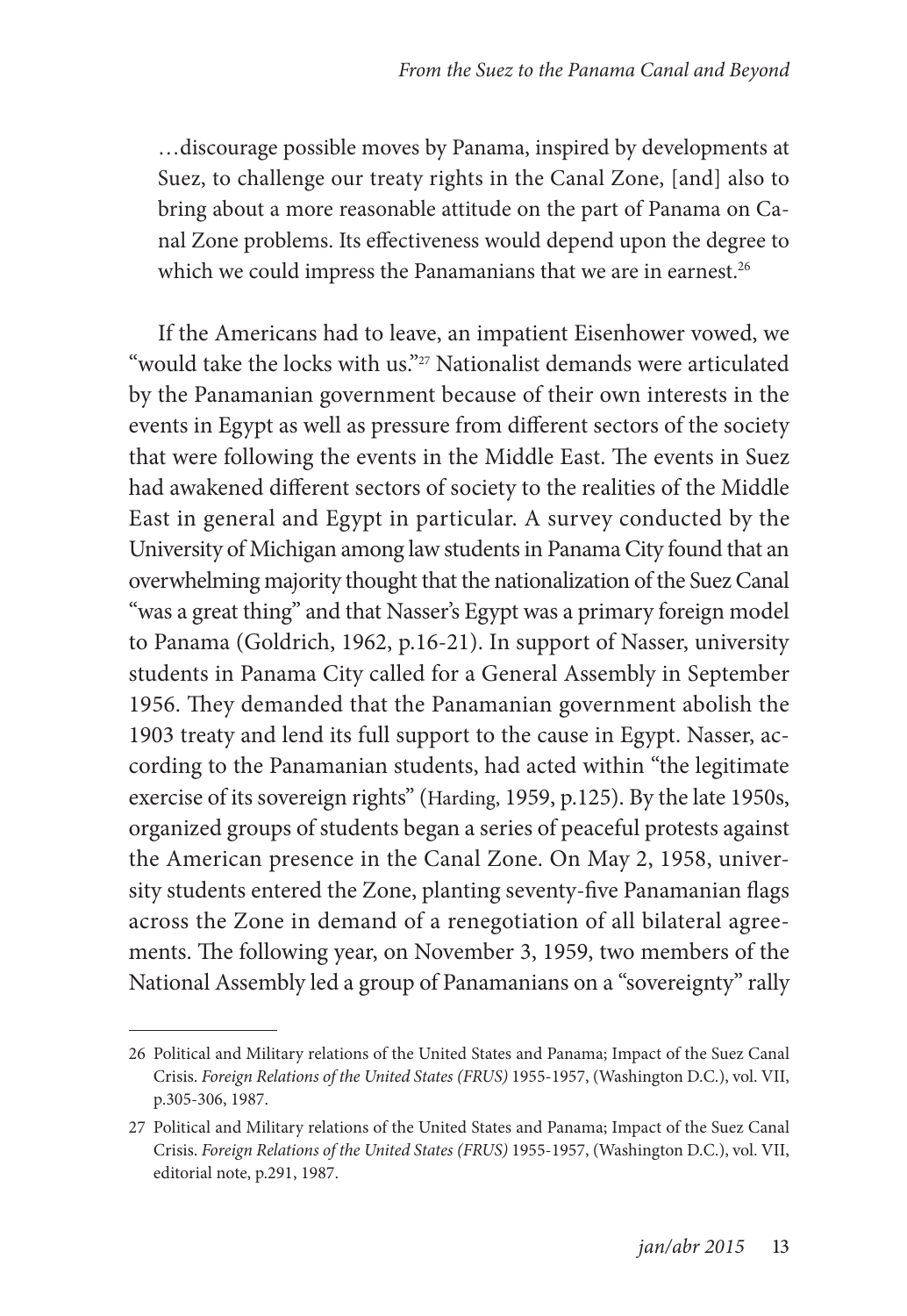to demand the presence of the Panamanian flag in the Zone, which ended with skirmishes between American and Panamanian forces and the expulsion of the students from the Canal Zone.<sup>28</sup>

Panamanians had developed an interest in knowing more about the situation in Egypt and its parallels with their own situation. In 1960, the University of Panama organized the first international conference on interoceanic channels in Panama City. The conference gathered scholars from other Central American countries and Mexico and served as the forum for the first legal and political comparative studies between Egypt and Panama. There was a general interest in studying both the legal arrangements imposed by the owners of the waterways and the national aspirations of both countries. Among those studying Panama's nationalist demands from a comparative perspective was the Panamanian jurist Professor Eloy Benedetti, who provided the first academic study of the legal framework governing the two waterways based on a fact-finding mission he undertook in Egypt. Comparing both countries, Benedetti found that Panama was in a more precarious situation than Egypt before Nasser's nationalization in terms of its national rights over the Canal Zone. He lamented the encroachment of the United States on Panama's sovereign rights over the Panama Canal in granting consular representations to third countries, holding a monopoly over the toll system, using the Zone as the army's largest military base south of the United States, and being the place that other American agencies used to extend Washington's control over the rest of the continent. Benedetti decried the administrative inefficiencies caused by the United States' control over all functions in the Zone and argued that Egyptians were far more efficient in the administration of their canal than Americans were of the Panama Canal (Benedetti, 1965, p.60-68-69). Egypt, Benedetti urged, was the only country that could serve as a referent for Panama's unique

<sup>28</sup> ABRAHAMS, Enrique Gerardo. Nuestras relaciones con los Estados Unidos. *Anuario de Derecho*, Universidad de Panamá, Facultad de Derecho y Ciencias Políticas, n. 5, año 5, p.233-237, 1961-1962; Also: Proyecto Nuevo 87, Available in: https://www.youtube.com/ watch?v=rjcJrvLo\_ME; Accessed 7 Oct. 2014.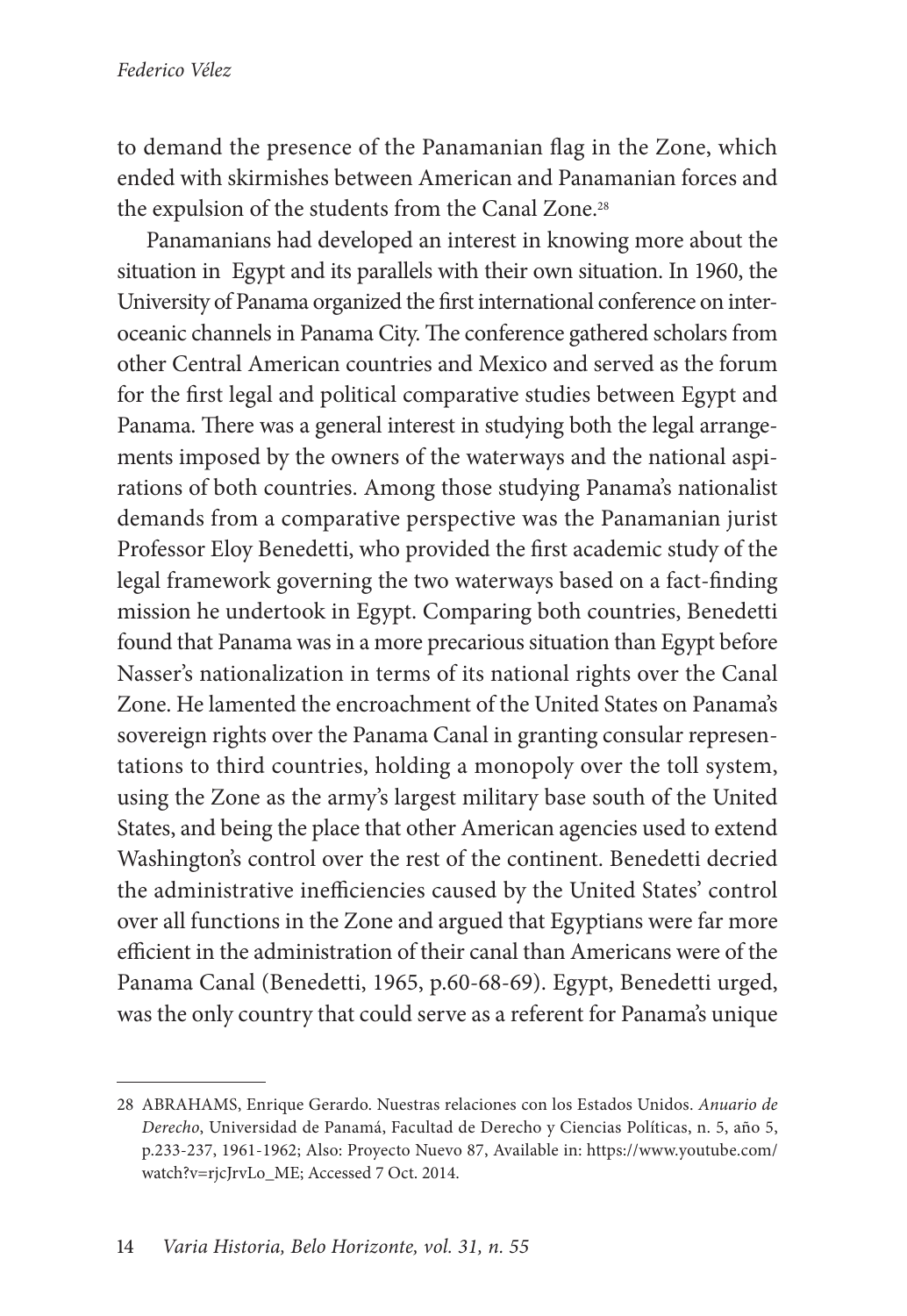circumstances. There was much to coordinate in the future between the two governments, so he advised the government of Panama to "keep close and cordial relations with the government in Cairo" (Benedetti, 1965, p.103).29

Panamanian demands continued unabated throughout the 1960s, inspired by the Egyptian example and the successful installation of the first nationalist revolution in Cuba in 1959.<sup>30</sup> Demands erupted again on January 9, 1964, when a group of Panamanian students demanded that their country's flag be raised in one of the Canal Zone's secondary schools in response to the refusal by American students to accept a previous agreement allowing the Panamanian flag on their campus alongside the US flag. American students surrounded the Panamanian students, chanting the American anthem and tearing up the Panamanian flag. The reaction was a general uprising against the American presence in the Canal Zone that resulted in the destruction of American property and twenty human deaths, events that led President Roberto Chiari to break diplomatic relations with the United States until Washington accepted the full revision of the treaties governing the US presence in the isthmus.<sup>31</sup>

Both countries resumed diplomatic relations later in the year, and the United States allowed Panamanians to raise their flag alongside the American flag in the Canal Zone. The events of 1964 eventually led to a comprehensive treaty in the following decade between the United States and Panama. By 1968, General Omar Torrijos had taken the armed forces to power and installed a populist regime branded by friends and foes as a "Nasserist" regime both for its military origins and for its

<sup>29</sup> For another valuable comparative study, see the work of another intellectual, the Costarican SAENZ, 1957, p.13-16.

<sup>30</sup> Panama—Storm Center of Hemisphere Frictions; Crisis Reflects Bitter History Outbreaks Stir Deep Concern. *New York Times* (New York), section E, p.4, 12 jan. 1964;

<sup>31</sup> ROYO SÁNCHEZ, 1979, p.39; and Gunfire Flares; Relations Severed Till Pacts Are Altered, Chiari Asserts Panama Moves to Scrap Canal Treaties. Embassy Evacuated; 20 Die in Riots Oder Restored But Zone is Tense Troops Bar New Clashes --- Panama Officials Bitter Over Army Firing. *New York Times* (New York), p.1, 11 jan. 1964.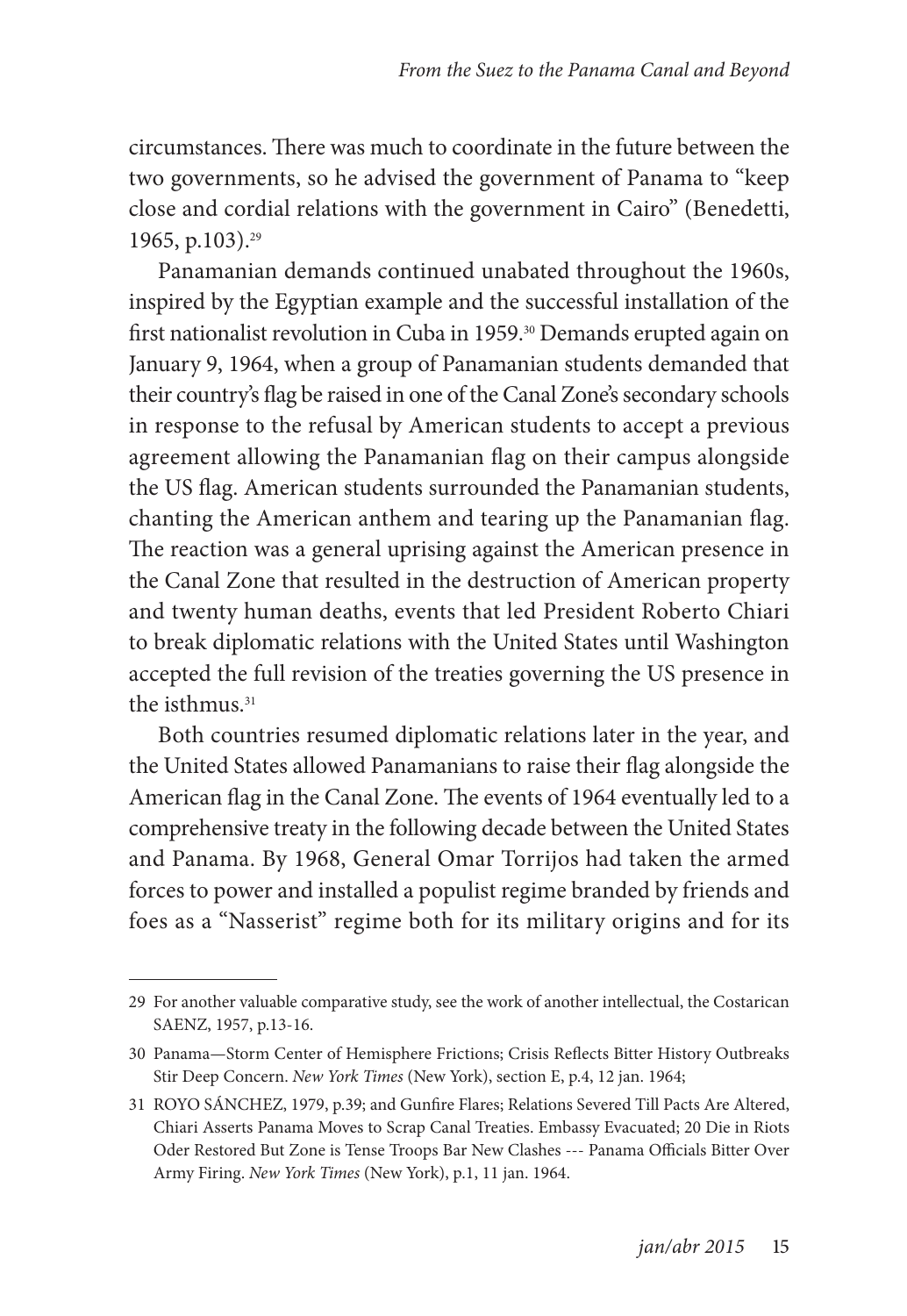commitment to neutralism and social progress (Wiarda, 1972, p.472). Torrijos successfully negotiated a final agreement with the United States in 1977 that abrogated the Hay-Bunau-Varilla Treaty of 1903, returning sovereignty and, ultimately, full control of the canal and the Canal Zone to Panama. However, after his regime's defeat at the hands of Israel in 1967, Nasser was hardly a successful model that new leaders in the region aspired to emulate. When asked by a journalist about Nasser as a model for his country, Torrijos responded, "What has Nasser done?"32

### **"***Military Nasserism***": Clamoring for a Latin American Nasser**

Egyptian nationalism also had an echo in other Latin American countries beyond Panama, although governments were more cautious in their official positions, favoring the mediation of the United Nations. Nonetheless, the nationalization of the Suez Canal and Egypt's response to the French, British, and Israeli invasion of October 29, 1956 were widely supported by different sectors, especially in countries with a considerable Arab population.

The night of the tripartite invasion of Egypt, the Argentinean local press reported that as news of the military attack reached Buenos Aires, supporters gathered in front of the Egyptian Embassy and presented the ambassador with a note of support signed by an ad hoc commission created to gather national support for Egypt's cause—the Commission in Solidarity with Egypt. Supporters of Egypt chanted slogans in support of Nasser and against Israel, France, and Britain. At some point, the police had to intervene to restore order, but the protesters disobeyed the police orders, which required the police to send reinforcements. Failing to disperse the crowds, police used tear gas in an effort to end the demonstration and surrounded the Egyptian embassy. With access to the embassy blocked, protesters moved to the Syrian embassy, where

<sup>32</sup> TACK, 1999, p.712; Progress in Panama. *The News and Courier*, p.4, 21 oct. 1969.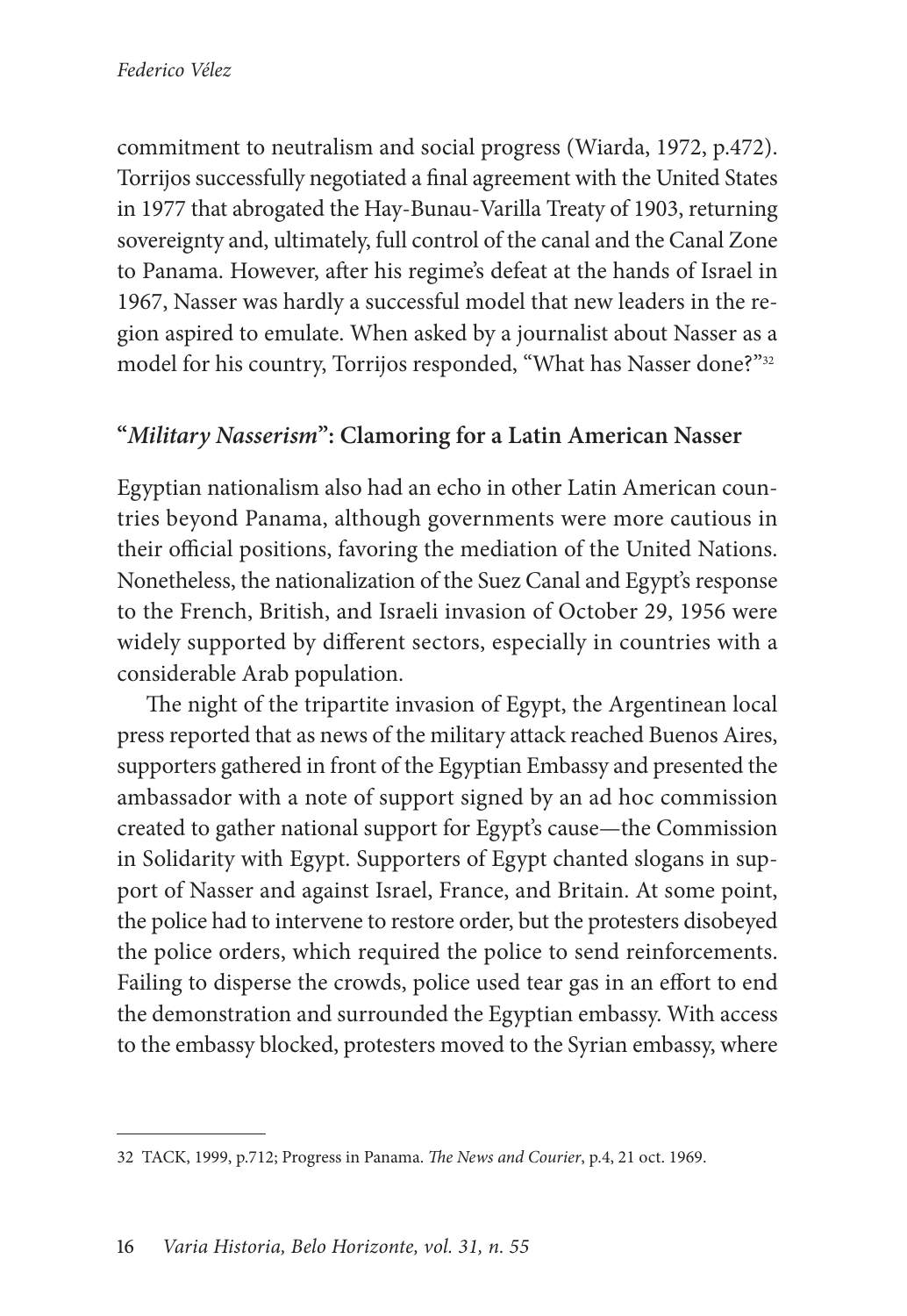they were also met with tear gas and forced to disperse.<sup>33</sup> As news of the protests spread around the city, a new group of protesters gathered in the streets connecting the embassies. They chanted pro-Egypt slogans and were broken up by the police, who were about to confront a new group of three hundred people in Calle Corrientes. These and other groups began to chant "Argentina with Egypt" and "Death to Israel." A third group of approximately a hundred people formed in Corrientes Street after the two previous groups were dissolved. Most, mainly Argentineans of Arab descent and several Syrians, ended up in jail that night, accused of disorderly behavior.<sup>34</sup>

In Rio de Janeiro, Brazil, protesters gathered around the Egyptian embassy, and more than a dozen law students declared their willingness to go to Egypt and fight in the Egyptian army.35 By mid-November, students in different schools in Sao Paulo and Rio de Janeiro mounted protests against the invasion of Egypt. A student's communiqué rejected the tripartite attack on the small nation and derided "futile" actions against "all of those who are fighting, as the Brazilian people are, for the consolidation of national sovereignty and the political and economic independence of their country from any world power".<sup>36</sup> Brazilian students at the Egyptian embassy also called on President Juscelino Kubitschek to oppose the hostile actions against Egypt at the United Nations and through all other available diplomatic channels.<sup>37</sup>

The left saw an opportunity to bring Nasser's Egypt to national politics when, on November 8, 1956, Kubitschek's government asked the Brazilian Congress for approval to send a military detachment as part of an Emergency Force created by the UN General Assembly to guarantee

<sup>33</sup> Los Diplomáticos Argentinos saldrán de El Cairo y Budapest. *La Prensa* (Buenos Aires), p.4, 3 nov. 1956.

<sup>34</sup> Los Diplomáticos Argentinos saldrán de El Cairo y Budapest. *La Prensa* (Buenos Aires), p.4, 3 nov. 1956.

<sup>35</sup> Uma Ficção Criada Pelo Imperialismo e Inimizade entre Israel e o Egito. *Impressa Popular* (Rio de Janeiro), p.1-2, 1 nov. 1956.

<sup>36</sup> Contrários a Agressão que atingiu o Egito. *Imprensa Popular* (Rio de Janeiro), p.4, 2 nov. 1956.

<sup>37</sup> Contrários a Agressão que atingiu o Egito. *Imprensa Popular* (Rio de Janeiro), p.4, 2 nov. 1956.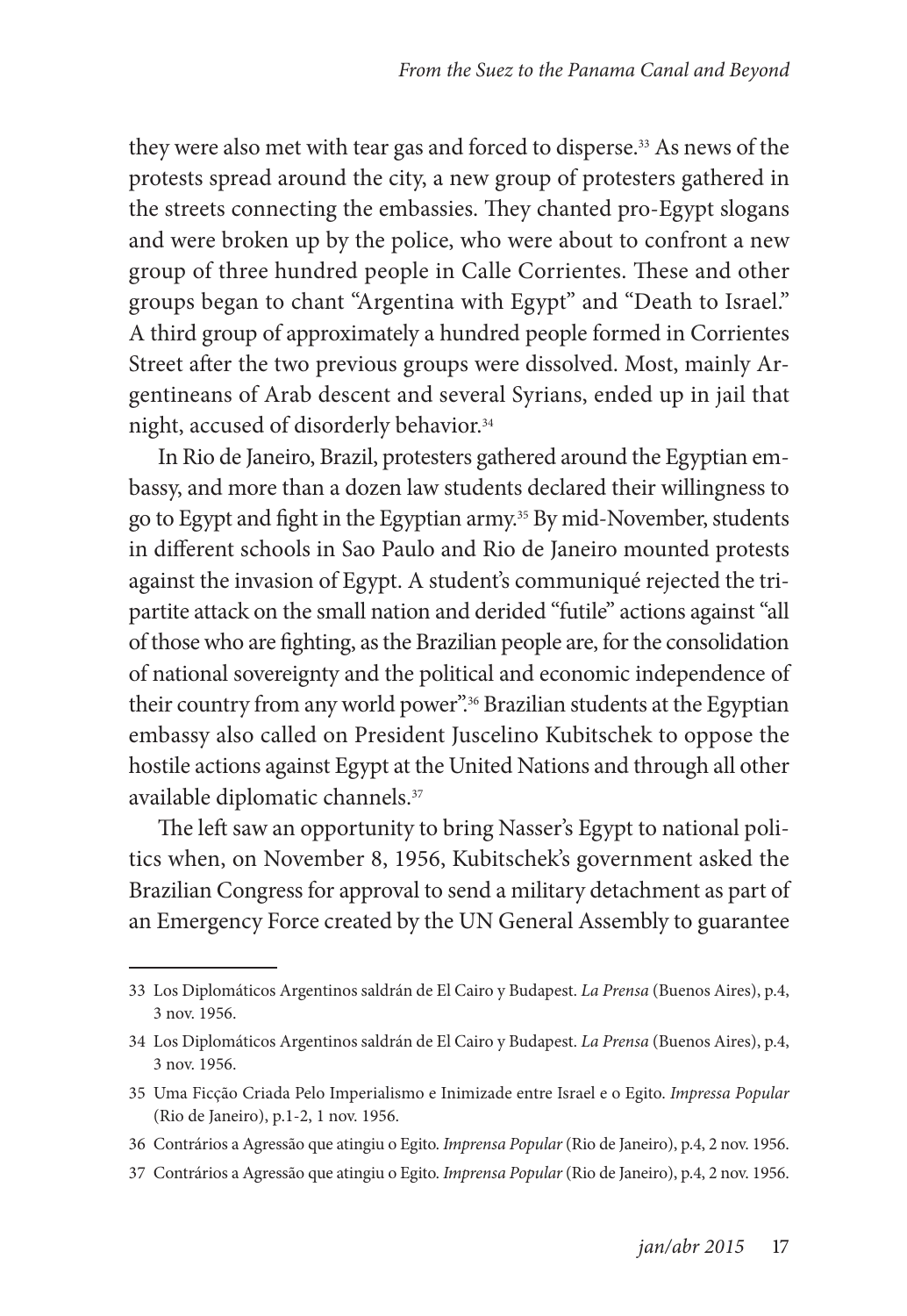the separation of forces and the end of hostilities. Throughout the crisis, Brazil had decided to remain neutral while actively attempting to find a solution to the crisis through the United Nations. Macedo Soarez, Brazil's Minister of Foreign Relations, announced that the country believed "the Suez Canal belongs to Egypt, but its use constitutes an international service,"38 and problems relating to it should be discussed and resolved within the United Nations.<sup>39</sup> Yet, the left wanted to record its support for Nasser. During the debate, Senator Kerginaldo Cavalti, leader of the Popular Socialist Party (PSP), defended Egypt and its uncompromising nationalism. Cavalti warned other members that Brazil might someday face the same situation as Egypt. The senator warned that the invasion of Egypt could be the first in a series of attacks against the national interests of other countries such as Brazil. According to Cavalti,

[A]s they intervene today in Egypt, in order to take the Suez Canal, tomorrow either England or the United States could intervene in Brazil in order to fulfill their interests. They might want us to subordinate our interests in our national oil industry "Petrobras" [Brazilian Petroleum Company] to their whims.<sup>40</sup>

Arab-Brazilians lauded the decision to send troops to Egypt as Brazil's entry onto the international stage as "a leader against tyranny." They asserted that his stance would have the support of "the nations of the Americas, Arab countries, and those who loved peace".<sup>41</sup> Soon, support for Nasser's policies evolved into a general call for the emergence of a nationalist leader within the armed forces of Latin America to follow the steps of Egypt and lead his country to a meaningful political

<sup>38</sup> A Posição do Itamarati na crise de Suez. *O Estado de São Paulo* (São Paulo), p.1, 20 set. 1956.

<sup>39</sup> Argentina also decided not to take an official position and work through a UN solution. See: Posición de la América Latina ante la Grave Crisis en el Cercano Oriente. *La Prensa* (Buenos Aires), p.3, 8 nov. 1956.

<sup>40</sup> Protesto no Senado Contra a Brutal Agressão ao Egito. *Imprensa Popular* (Rio de Janeiro), p.2, 7 nov. 1956.

<sup>41</sup> MOSSADEQUE, K.. Caravana*. Imprensa Popular* (Rio de Janeiro), p.3, 11 nov. 1956.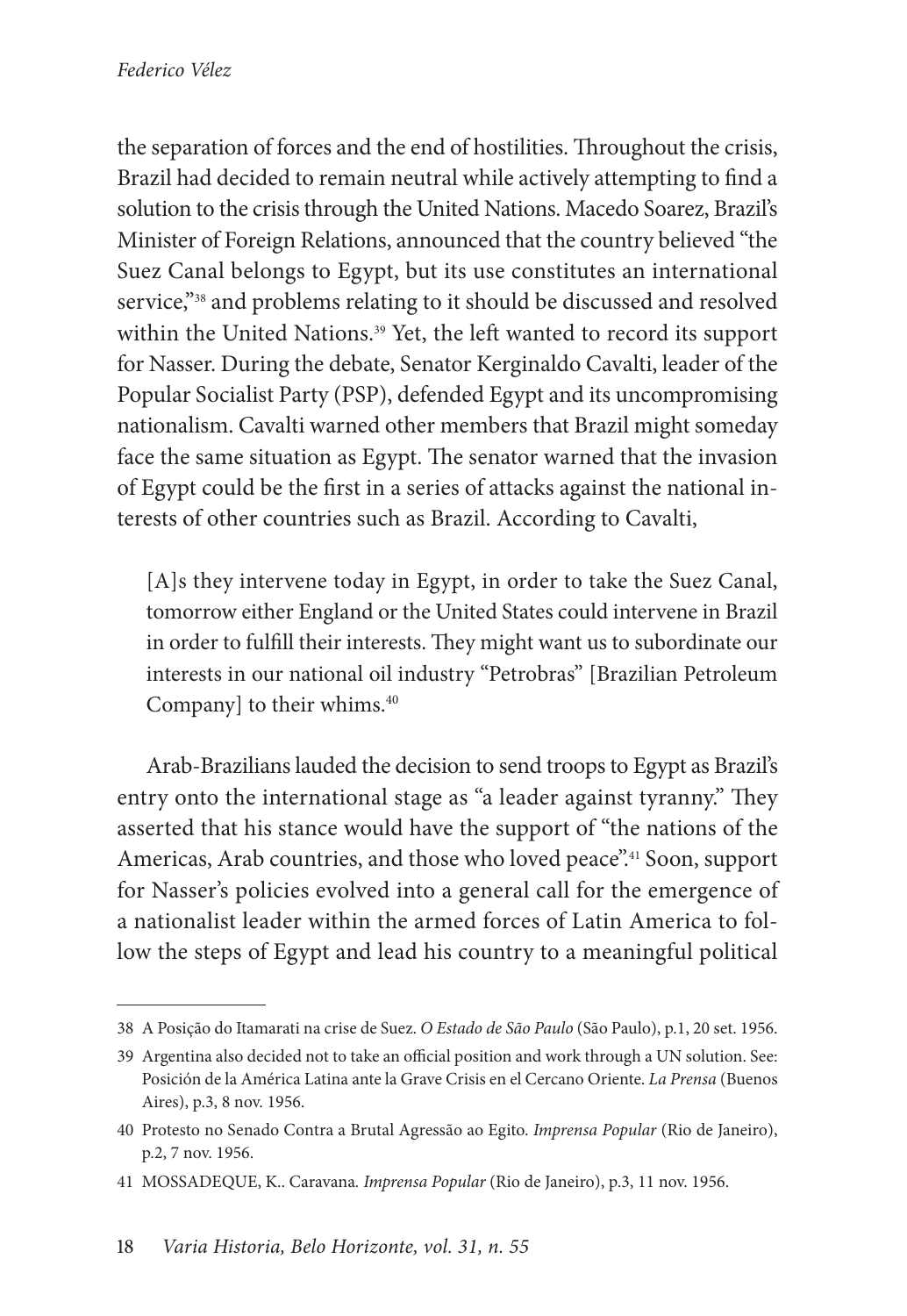and economic independence from foreign interests while launching his nation onto a path of solid economic development and social progress.

The left was not alone in its attempts to create an image of Nasser in Latin America, and it faced parallel competition from other sides. Parallel to demonstrations supporting Egypt, Latin American Jewish communities began to organize to support Israel against Nasser's rising influence. Jewish newspapers in Portuguese and Spanish constantly criticized Nasser and lobbied their own governments' solidarity with Israel. In Chile, Argentina, and Brazil, the three Latin American countries with the largest Jewish communities, there was an organized campaign to influence public opinion against the Egyptian leader. The editorial pages of the Jewish newspaper *Mundo Judío* analyzed the efforts of the Jewish community in Chile to support Israel and concluded that although at "the beginning of the conflict between Israel and Egypt Chilean public opinion seemed to side with the Egyptians," the work done by their community among politicians in the Chamber of Deputies, at press conferences, and in presentations to the public had an effect; now, "public opinion has turned to support the truth".<sup>42</sup>

They presented Nasser not as a threat to the existence of Israel alone but as an eventual threat to Latin American culture in general. "I do not understand how writers and journalists in the Americas are in support of Nasser's advances in the region," one editorialist in *Mundo Judío* wrote, and continued arguing that,

Nasser is not fighting against imperialism, he dreams of having full hegemony over the Mediterranean. This is no other thing but the old Saracen ambitions, which our cultural forefathers fought against for centuries. A well-armed Arab confederation, as it is in its way of being, will threaten Greece, Italy, France, and Spain, all the countries of the Latin seas. Arabs instead of moving forward have been moving backward and are at the doorsteps of being a semi-barbaric people to the point that, nowadays, they cannot demonstrate any major cultural advance.

<sup>42</sup> Esclarecimiento. *Mundo Judío* (Santiago), p.3, 29 nov. 1956.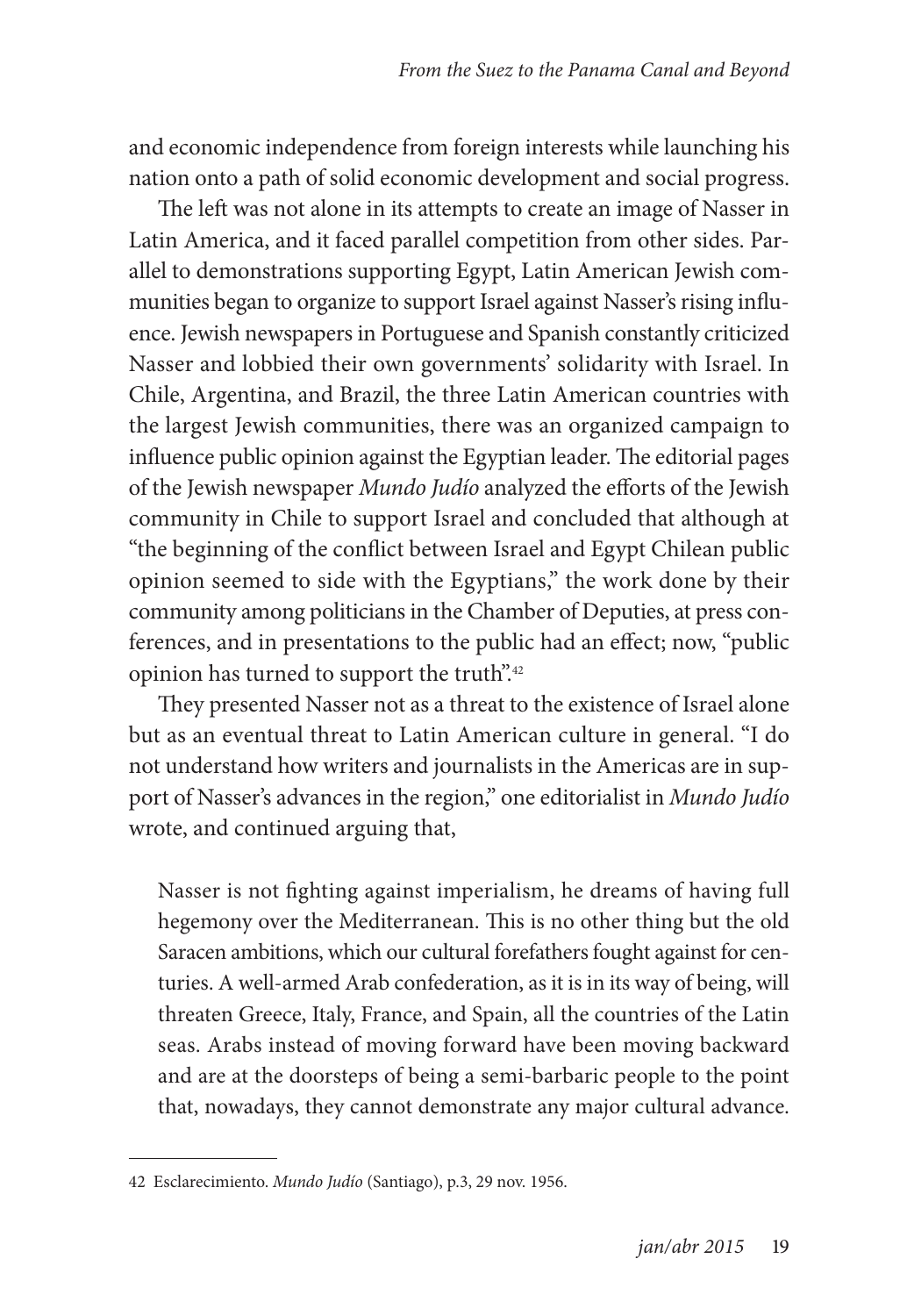The way Nasser acts is a clear manifestation of their rudimentary state. An empire is always an undesirable thing, but an uncultured empire is a double disgrace.<sup>43</sup>

The Jewish community in Rio de Janeiro also mobilized in support of Israel and against Nasser. On December 13, 1956, more than 1,500 people attended a rally organized by the *Federação das Sociedades Israelitas do Rio de Janeiro* (Federation of Israeli Societies of Rio de Janeiro) in the Carlos Gomes Theater. Important members of the political class were invited to the theater to support Israel and reject Nasser.<sup>44</sup> The Jewish newspaper *Jornal Israelita* justified the Israeli invasion of Suez<sup>45</sup> and warned its readers that Nasser was yet another totalitarian leader building a political system "without a clear political orientation but with a cheap anti-westernism, anti-Israelism, militarism, and a vacuous idea of greatness."46 If Nasser was left unchecked, they argued, the world would witness a rerun of the events of Munich in 1938, when the European powers were unable or unwilling to confront Hitler's defiance of the international system. In another editorial, this newspaper concluded that Israel was engaged in self-defense and that France and England were merely upholding international law.47 Farther north, in Venezuela, the pro-American dictator General Marcos Pérez Jiménez blamed the Suez crisis squarely on Nasser, a leader he considered "a very dangerous element in the world picture today".48

<sup>43</sup> ALEGRIA, Ciro. Los Sueños de Gamal A. Nasser y nosotros los Lationamericanos. *Mundo Judío* (Santiago), p.4, 5 set. 1956.

<sup>44</sup> Protesta a Comunidade Israelita Contra As Perseguições No Egito. *Jornal Israelita* (Rio de Janeiro), p.1, 23 dez. 1956.

<sup>45</sup> Porque Israel Invadiu o Egito. *Jornal Israelita* (Rio de Janeiro), p.1, 18 nov. 1956.

<sup>46</sup> O regime Totalitário do Coronel Nasser no Egito. *Jornal Israelita* (Rio de Janeiro), p.2, 2 out. 1957.

<sup>47</sup> A Crise do Oriente Médio. *Jornal Israelita* (Rio de Janeiro), p.2, 11 nov. 1956.

<sup>48</sup> *Foreign Relations of the United States (FRUS)* 1955-1957, (Washington D.C.), vol. VII, p.1148, 1987.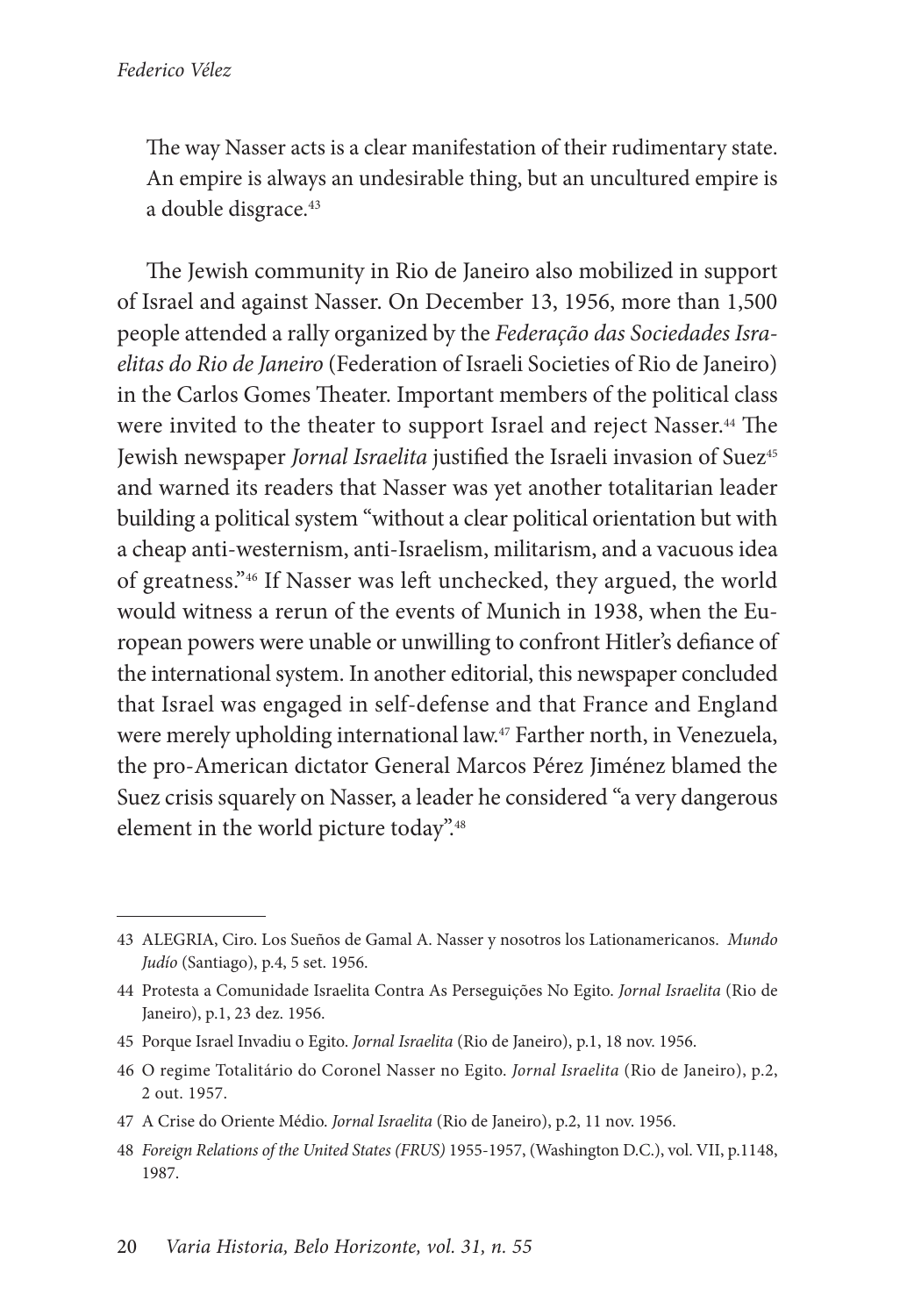Despite this opposition, support for Egypt among the left evolved not only as support for Nasser but also as a call for the emergence in Latin America of a member of the armed forces who would be capable of duplicating his charisma, leadership, and commitment to social justice and national independence from foreign and local interests. In other words, what Latin America needed was the emergence in the region of a "*Latin American Nasser*."

The Brazilian congressman and prominent intellectual leader of the left, Neiva Moreira, a founding member of the Partido Democratico Trabalhista (Brazil's Workers' Party), argued in favor of a Nasserist regime and prescribed the conditions under which a Latin American Nasserist regime would appear. Moreira argued that Nasserism might not be an unknown phenomenon in Latin America because the region had been governed by the military throughout history, with civilian rule being the exception. Members of the armed forces have historically been defined as protectors of foreign and local interests and custodians of the social status quo. When those men in arms are the protagonists of a process of political liberation or help to transform old political institutions, they deserve the name of "the people in uniform" (pueblo uniformado) (Moreira, 1971, p.186). In modern times, the emergence of a leader of this type would only be possible if close attention were paid to three fundamental changes in the Egyptian armed forces and were replicated in Latin America. Moreira argued that under Nasser, the Egyptian armed forces broke with the counterrevolutionary role that the colonial powers had assigned to military institutions in the Third World. As such, these armed forces broke with their historical design because they had been created or transformed into custodians of social immobility and of the socio-political order subordinated to foreign interests and local oligarchies. Furthermore, Nasser assigned the Egyptian armed forces to the vanguard of a people's revolutionary nationalism. Finally, revolutionary nationalism had to be both anti-capitalist and geared toward a special type of socialism adapted to the realities of an Arab society and determined to clash with the structures of the old regime (Moreira, 1971, p.199-200). Independence from foreign and local interests would clear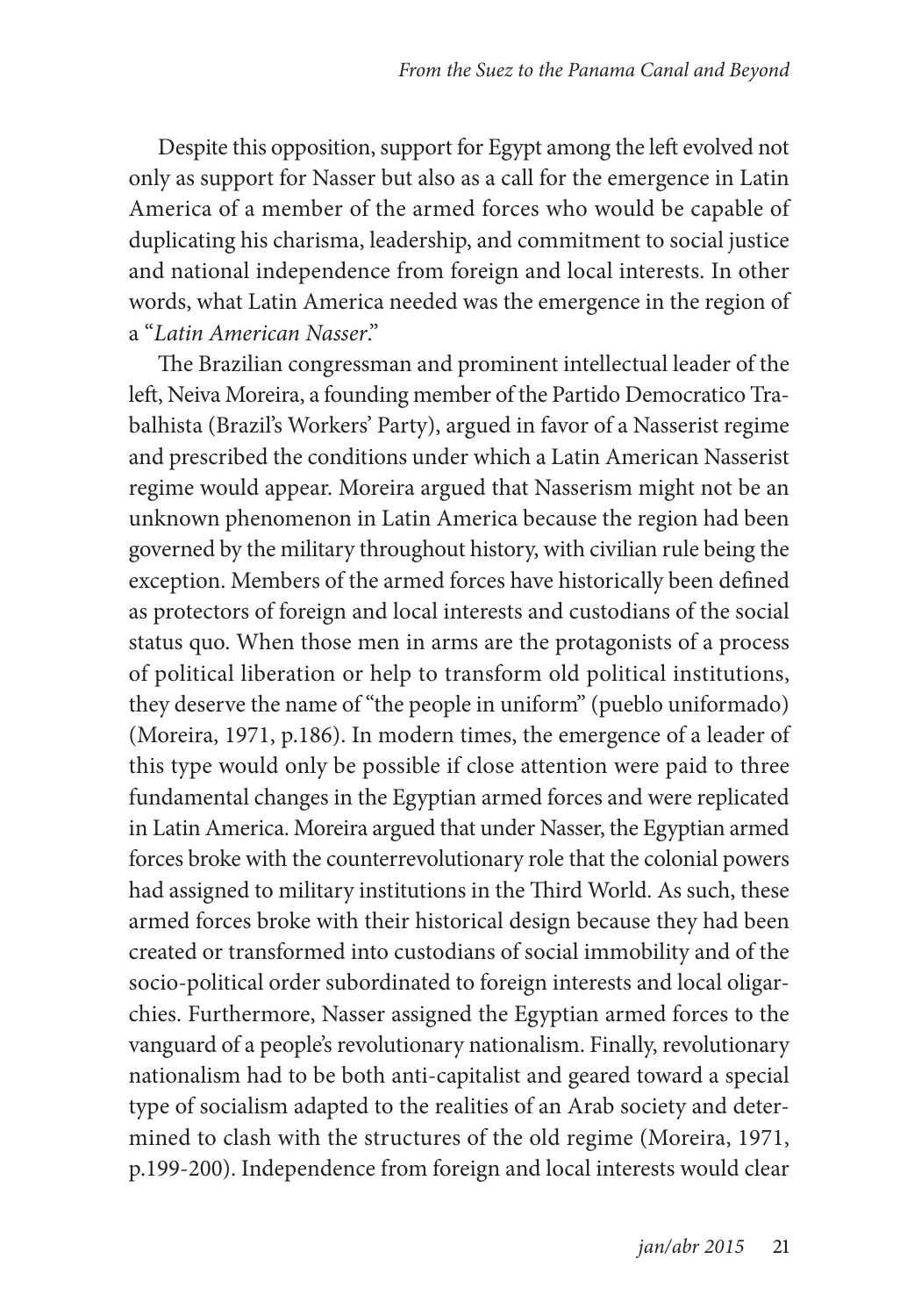a path toward full development under the guidance of a military leader with the same qualities of those of Gamal Abdel Nasser.

The Secretary General of the Socialist Party of Uruguay, Vivían Trías, took Moreira's argument further and argued, disregarding both the history of Egypt and that of Latin America, that the armed forces, if ideologically grounded in the ideas of Nasser, could serve as the vehicle to lead the masses into a revolutionary process. "*Nasserist*" could apply to any officer who was "nationalist, progressive or inclined towards socialism" (Trias, 1971, p.239). With the exception of Chile, the Communist Party throughout Latin America had been decimated by years of repression, and it was clear by the 1960s that the weakened party could not bring about a communist revolution without the support of the masses. Oblivious to the fact that Nasser had persecuted and incarcerated Egyptian communists by the thousands, several Latin American Marxists saw the "Egyptian Revolution of 1952" as a model to emulate (Trias, 1971, p.240-254).

In practice defining the ideological boundaries of what "Nasserism" would represent in Latin America was more difficult than the romantic call for a revolutionary caudillo emerging form the Armed Forces. This was especially true in the 1970s when some "new" military regimes were either branded or claimed themselves to be "Nasserists" across Latin America. "On an extremely vague and theoretical level," wrote the American Political Scientist Howard Wiarda in 1972, "the term [Nasserism] has been applied to any military group whose objectives are a combination of radical independence and the reconquest of national identity, national development and social progress" (Wiarda, 1972, p.472). The term was also used, Wiarda argued, to stress the "populist" element of these "new" military regimes, their "demagogic aspects," and their connection to an emerging Middle Class in Latin America (Wiarda, 1972, p.472). "Nasserism" was also used in reference exclusively to the realities of Egypt, as a model to emulate in terms of its social, economic, and political accomplishments (Wiarda, 1972, p.473). On a closer look, apart from a language that now included a call for the incorporation of the urban masses and the dispossessed into the national live, and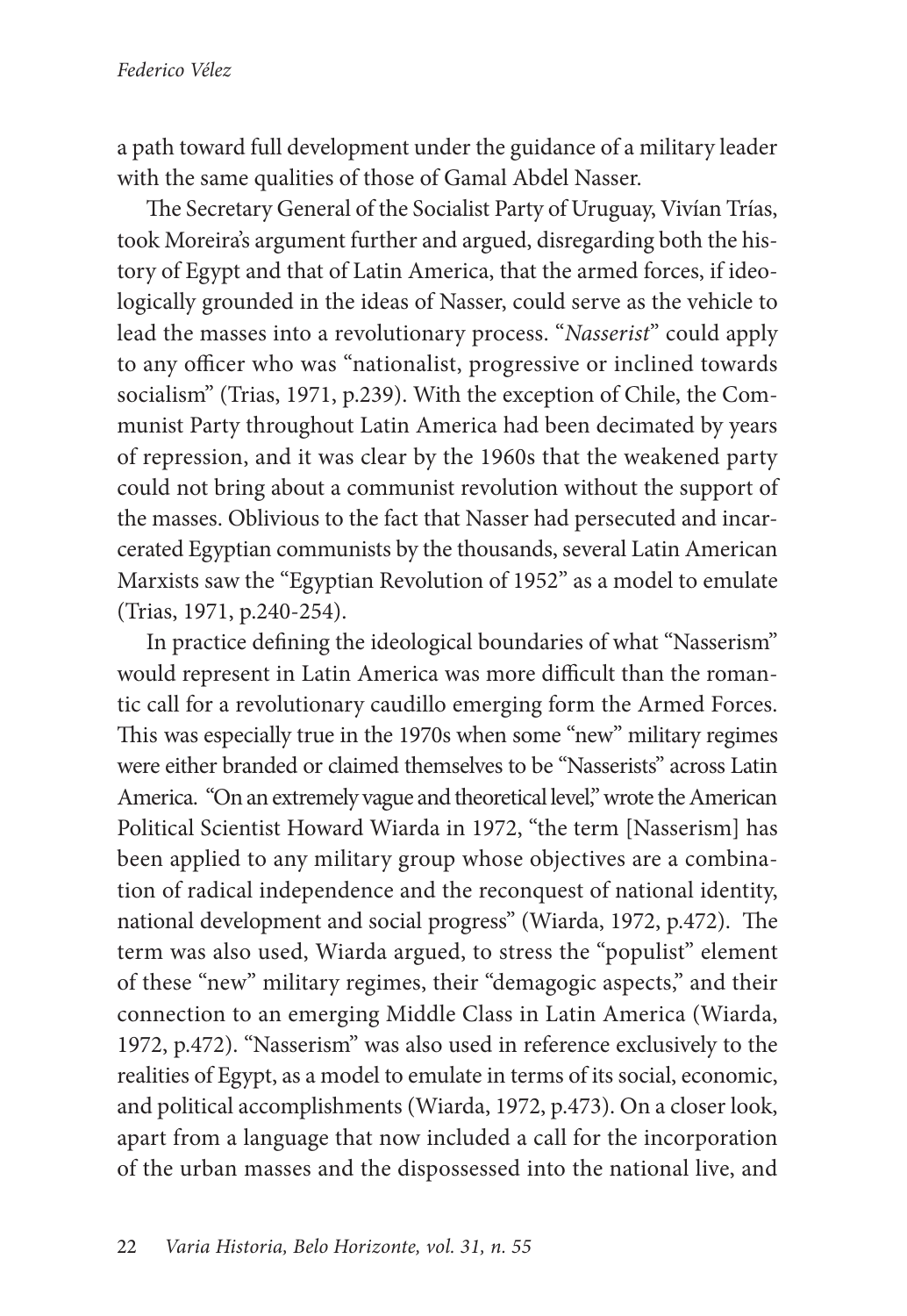the conspicuous theatrics of populism, not much was "new" in terms of the commitment of these regimes in Latin America to a profound social change, the challenge of foreign and local interests, or an alternative model of economic development (Wiarda, 1972, p.475). Dissimilar regimes from Brazil and Argentina to Bolivia, Panama, and Peru could have aspects of these characteristics but it was impossible to provide a coherent and comprehensive definition to gather these regimes into a single encompassing concept. So was it a stretch to compare any of the leaders of these regimes with the charisma and "stature" of Nasser; nor could most Latin-American countries be compared with Egypt in terms of the level of development as "the bulk of the Latin American nations would seem already too complex, too highly articulated and mobilized, too differentiated and pluralistic, too far advanced socially, economically and politically to be salvaged by a simple expedient as "Nasserism," concluded Wiarda (Wiarda, 1972, p.476). "Nasserism" the call of a leader within the armed forces to act as modern caudillo perhaps was in practice no more than a romantic, yet desperate, call for an ideal leader in times of internal repression and external control.

# **Hugo Chávez, the "Soldier of Nasser"**

The idea of a Latin American "Nasserist" caudillo faded by the 1970s. The idea of a strongman who would come from the armed forces to lead the nation toward a path of social and economic progress seemed more an illusion of a sector of the left than a real possibility. After Nasser's death in September 1970, Egypt's new leader Anwar Al Sadat would align his country with the United States and take distance from Nasser's economic and social policies. Latin Americans were no longer viewing the Middle Eastern countries as models of progressive societies and assertive national regimes.

Paradoxically, almost at the turn of a new century, just when "Nasserism" and nationalism seemed to be from an era gone by, a new leader, Hugo Chávez Frias, emerged in Venezuela and reclaimed from history the image of a "Latin American Nasser."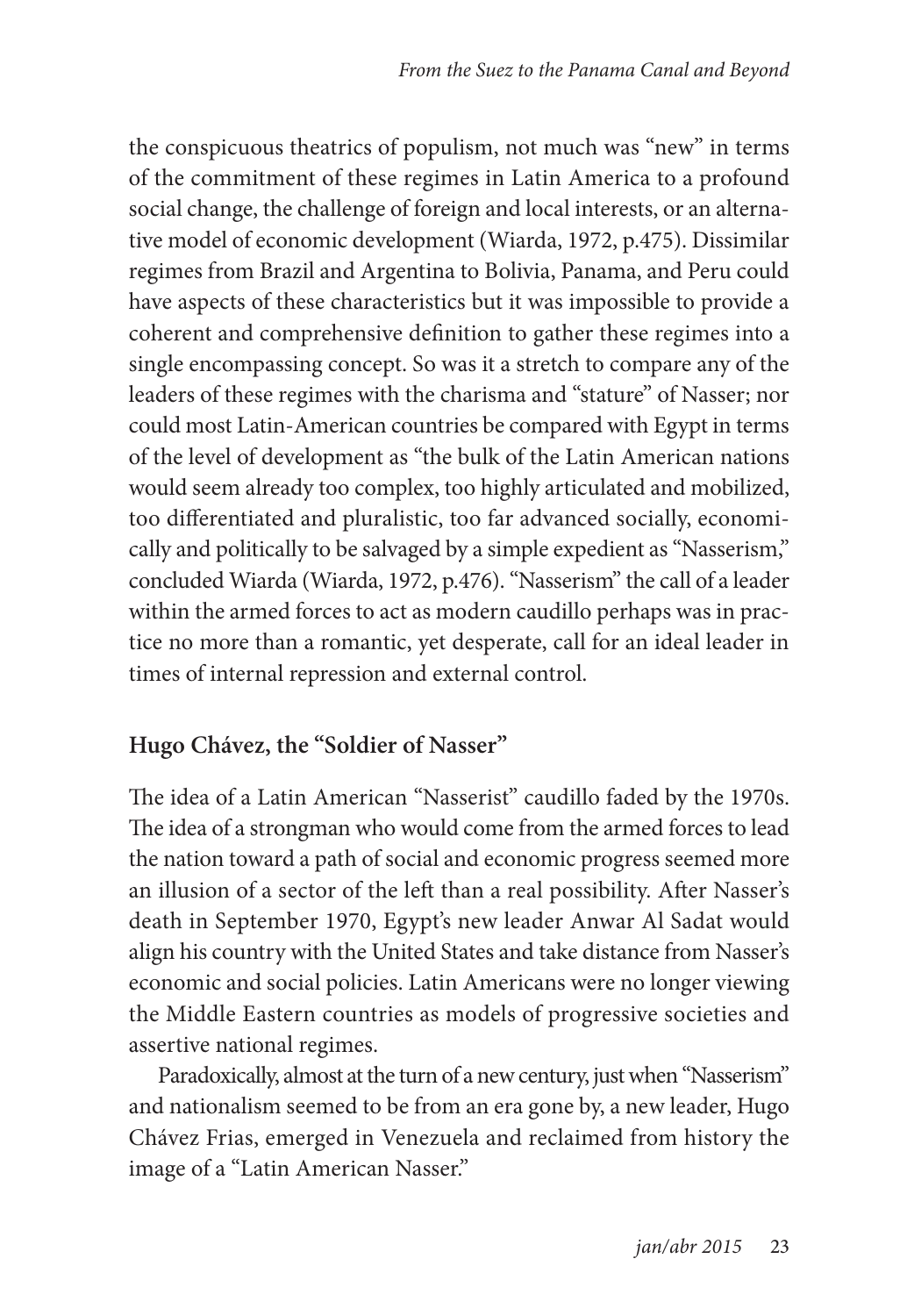The ballots in December 1998, and not two failed military uprisings six years against the government in 1992, catapulted Lieutenant Colonel Chávez to power. His commitment to put an end to Venezuela's neoliberal policies, and to have a larger role for the state in the economy in favor of Venezuela's poor made him a target of Venezuela's traditional economic elites. His determination to challenge the an international order controlled by a sole superpower endeared him to those opposing the rationale of the "war on terrorism" and the "expansion of democracy" heralded by the United States. His commitment to an anti-imperialist union in Latin America reminded many of Nasser. His was government was a "Nasserist" regime as much as "we had a social project, even Socialist if you want, a Panamericanist ideology, that is Bolivarian, and an anti-imperialist position" (Ramonet, Chávez, 2014, p.553-554).

Committed to an alliance of Latin American and Arab nations, Chávez was an enthusiastic supporter of both a revival of the OPEC and the meetings of Arab and Latin American leaders. In 2005, during the first Summit of Arab and Latin American states in Brazil, Chávez reminded his audience that the way to build a strong relationship between the two continents and a strong alliance between the peoples of the South would be to follow Nasser's path: "I am very Nasserist. I wish I could have been at the orders of my Colonel Gamal Abdel Nasser".49

The image of Nasser would be a constant throughout his fourteen years in power. A firm contradictor of the United States policies in the Middle East, he would the only voice challenging the American invasion of Iraq in 2003, Israel's invasion of Lebanon in 2006, and its military response on Gaza in December/January 2008-2009, and the only voice calling for a Panamericanist and Arab unity against the unipolar world. His ideas clearly stated in front of Syria's television in 2009. During a visit to Syria, Chávez urged the Arab peoples to "retake the

<sup>49</sup> CHÁVEZ, Hugo. Discurso del Presidente de la República Bolivariana de Venezuela Hugo Chávez Frías con motivo de la I Cumbre de la Comunidad Suramericana de Naciones y la Liga Árabe de Naciones (10 May 2005). In: *Ministerio de Comunicación e Información* (Ed.), Año del Salto Adelante (2005). Caracas: Ediciones de la Presidencia de la República, p.341-342, 2005.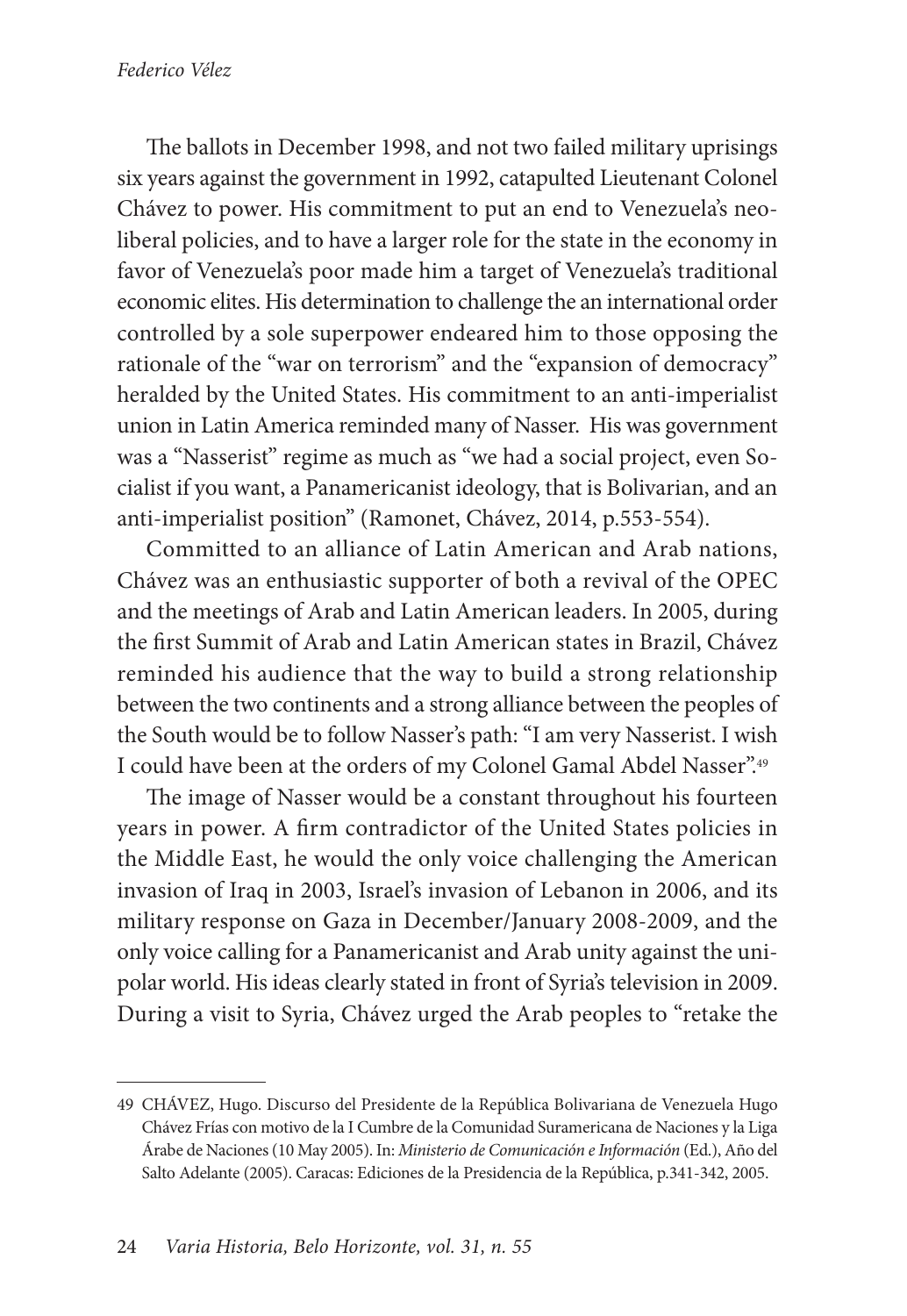flags of pan-Arabism, to retake the flags of Arab unity, retake the flags of Arab dignity. Not a single Arab should be crawling to the interests of the American empire that has caused so much damage to the Arab people, not a single Latin American should be crawling to the interests of the Yankee Empire that has caused us so much damage." The heir of Nasser urged action: "Enough of so many defeats, enough of so many divisions"<sup>50</sup>

#### **Conclusions**

Although the literature on Nasser's influence in the Middle East and Northern Africa is abundant, we know little about his influence in Latin America. It is clear that the region was living a process contrary to that of Egypt in the 1950s, with the collapse by force of progressive regimes and the silencing of nationalistic aspirations, such as the Gutemalan experience of 1954. On a first approach, it seemed that the region was utterly disconnected from the events in the Middle East in the 1950s. Yet, the events in Egypt seem to prove that the region was attuned to developments in the Middle East and that these developments affected the articulation of national demands in the region, especially in Panama. The construction of a modern image of the Middle East, however polemic and contested by different sides, seems to have emerged as early as the 1950s. The apparent success of Nasser's foreign policy and his calls for an end to colonialism and the unity of Arabs in a broader movement for social progress attracted sectors of the left that disregarded Nasser's persecution of communists in his own country. They were convinced that, given the political repression and lack of channels for effective democratic participation, the only way to achieve social progress in the region would be through a Nasser-like caudillo. It is only because of Nasser that the left in Latin America began to contemplate, for the first time, the idea of a member of the armed forces leading a nationalist

<sup>50</sup> CHÁVEZ, Hugo, interview with Syrian Television, Syria, 6 set. 2009. Available in: https:// www.youtube.com/watch?v=JFokRfFlCRU Accessed 7 Oct. 2014.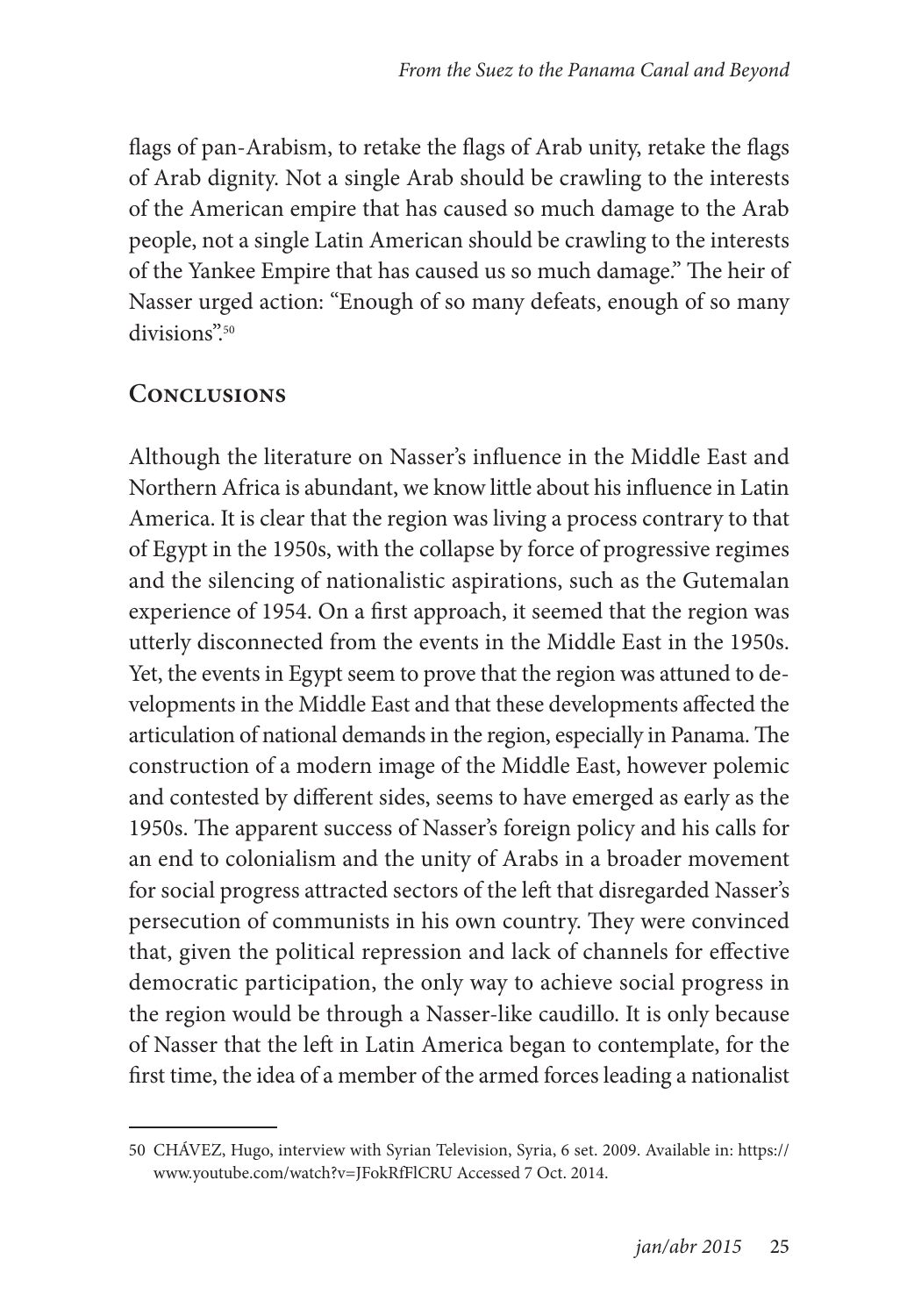revolution. The image of such leader, a modern day caudillo inspired by Nasser, survived decades of changes and transformations in Latin America. At the dawn of a new century, Nasser would revive in the region, as new "soldiers of Nasser" would challenge both the social order and the international system.

#### **Acknowledgements**

The author would like to thank the anonymous reviewers of the manuscript submitted for their insightful comments, and the editor of this journal for her meticulous reading of the first original submitted to *Varia Historia*.

#### **Bibliographical references**

- ALEMÁN; Roberto. La presencia militar de Estados Unidos. *Enfoques*, Panamá Universidad de Panamá, Facultad de Administración Pública, n. 3, 1999.
- ARCINIEGAS, Germán. *The State of Latin America*. London: Cassell & Cia, 1953.
- ARIAS, Harmodio. *The Panama Canal: A Study in Law and Diplomacy*. Honolulu: University Press of the Pacific, 2000.
- BENEDETTI, Eloy. *Tres Ensayos sobre El Canal de Panamá*. Panamá: Ministerio de Educación, 1965.
- BETHELL, Leslie; ROXBOROUGH, Ian. *Latin America between the Second World War and the Cold War 1944-1948*. Cambridge: Cambridge University Press, 1992.
- ELLNER, Steve. Venezuela. In: BETHELL, Leslie; ROXBOROUGH, Ian (Eds.). *Latin America between the Second World War and the Cold War 1944-1948*. Cambridge: Cambridge University Press, 1992. p.147-169.
- GOLDRICH, Daniel. *Radical Nationalism: the Political Orientations of Panamanian Law Students*. Bureau of Social and Political Research. East Lansing: Michigan State University, 1962.
- HARDING, Earl. *The Untold Story of Panama*. New York: Athene Press Inc., 1959.